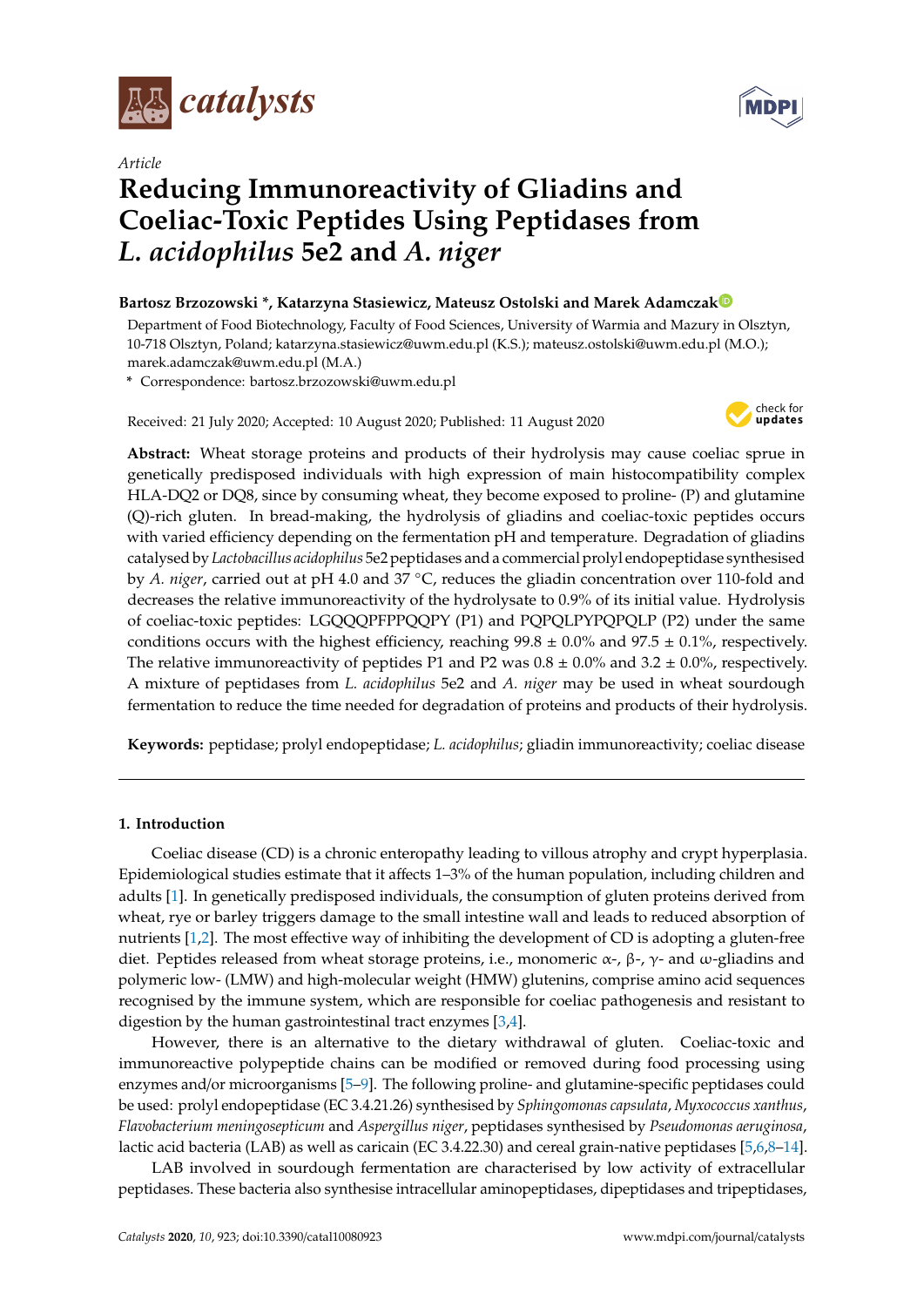including proline-specific peptidases, which break down gluten [\[15\]](#page-11-9). However, proteins must be first hydrolysed to peptides and then transported through a bacterial cell wall to be further degraded by intracellular peptidases [\[16\]](#page-11-10). Initial break down of gluten to peptides is carried out by cereal native peptidases, which are activated during dough acidification by LAB [\[15,](#page-11-9)[17\]](#page-11-11). Gluten hydrolysis, first by cereal-native and then bacterial peptidases, is time consuming and lasts from 24 to 48 h [\[18](#page-12-0)[,19\]](#page-12-1). To increase the rate of gluten hydrolysis and the degree of degradation of peptides involved in coeliac pathogenesis, an addition of fungal proteolytic enzymes and peptidases from germinating cereal kernels or LAB cytoplasmic fraction was applied [\[5,](#page-11-4)[20–](#page-12-2)[23\]](#page-12-3).

The use of fungal and LAB peptidases can degrade gluten to concentrations below 10 mg/kg of sourdough [\[23\]](#page-12-3). Due to gluten hydrolysis by fungal peptidases, 4- to 40-amino-acid-long peptides are released, transported inside bacterial cells and then hydrolysed to amino acids by intracellular peptidases [\[20\]](#page-12-2).

Preliminary clinical studies conducted by Greco et al. [\[24\]](#page-12-4) confirmed the effectiveness of coeliac-toxic peptide degradation in the course of wheat flour fermentation with *L. alimentarius* 15M, *L. brevis* 14G, *L. sanfranciscensis* 7A, *L. hilgardii* 51B or a mixture of six strains of *L. sanfranciscensis* (LS3, LS10, LS19, LS23, LS38 and LS47) with an addition of peptidases synthesised by *A. oryzae* and *A. niger*. A 60-day diet, including bread produced from sourdough with a gluten concentration below 10 mg/kg, did not cause serological or morphological changes in coeliac patients [\[24\]](#page-12-4). The hydrolysis could be performed simultaneously or as a sequential process [\[5](#page-11-4)[,8](#page-11-7)[,10](#page-11-12)[,20](#page-12-2)[,23](#page-12-3)[,24\]](#page-12-4). Two-step protein hydrolysis with peptidases synthesised by *A. oryzae* and *A. niger* and peptidases from LAB isolated from sourdough ensures a reduction in the immunoreactivity of gliadins and glutenins by 66% and 20%, respectively. In the next step, the degraded proteins are subjected to hydrolysis by pepsin and trypsin, decreased K562(S)-cell agglutination and T-cell stimulation [\[8\]](#page-11-7).

Moreover, enzymes extracted from germinating cereal kernels are useful in gluten degradation to peptides. Germinating wheat kernel extract offering the activity of mainly prolyl oligopeptidase and dipeptide peptidase IV was applied in the initial hydrolysis of proteins of wheat dough. Next, the same wheat dough was subjected to fermentation with *L. brevis* L62, following which the concentration of gliadins in the obtained dough was reduced to 1200 mg/kg [\[25\]](#page-12-5).

There have been numerous reports on the successful degradation of wheat kernel proteins, including gliadins, in the course of fermentation with LAB in traditional bread-making technology. Bacterial strains such as *L. alimentarius* 15M, *L. brevis* 14G, *L. sanfranciscensis* 7A and *L. hilgardii* 51B are capable of breaking down albumins, globulins and gliadins (except glutenins) during the process of fermentation (8 h, 37 °C) [\[26\]](#page-12-6). Peptidase preparations obtained from the biomass of these bacteria can hydrolyse a coeliac-toxic peptide  $\alpha$  (31–43)-gliadin and a coeliac-toxic 33-mer peptide resistant to enzymatic digestion of the human gastrointestinal tract [\[21](#page-12-7)[,26\]](#page-12-6).

Wieser et al. [\[27\]](#page-12-8) demonstrated that it was the acidic peptidase present in flour which was responsible for wheat protein degradation in sourdough and not the fermentation (24 h, 30 ◦C) carried out with *L. sakei* TMW1.22, *L. plantarum* TMW1.468 or *L. sanfranciscensis* TMW1.53.

Enzymatic hydrolysis of proteins and peptides during fermentation of wheat sourdough should be carried out simultaneously, quickly and efficiently for technological reasons. The authors of the present paper previously found a 3 h hydrolysis of wheat dough conducted at 30 ◦C with peptidases (10 U/g of substrate) from *L. acidophilus* 5e2 or prolyl endopeptidase (10 U/g of substrate) from *A. niger* to reduce protein immunoreactivity by 46.6% and 36.2%, respectively [\[10\]](#page-11-12). However, products of wheat protein hydrolysis, regardless of the enzyme preparation used, contained a high concentration of coeliac-toxic QQPFP peptide (over 20 mg/kg acceptable for "gluten-free" foods) [\[10\]](#page-11-12). An extension of the reaction time to 6 h led to an increase in protein hydrolysis efficiency and a further decrease in the peptide immunoreactivity to 83.9% and 51.9%, respectively, for samples hydrolysed by peptidases obtained from *L. acidophilus* 5e2 and prolyl endopeptidase synthesised by *A. niger* [\[5\]](#page-11-4). Although these peptidases effectively hydrolyse wheat proteins, there is no information about hydrolysis of released peptides. These peptides are resistant to the action of human gastrointestinal tract enzymes and are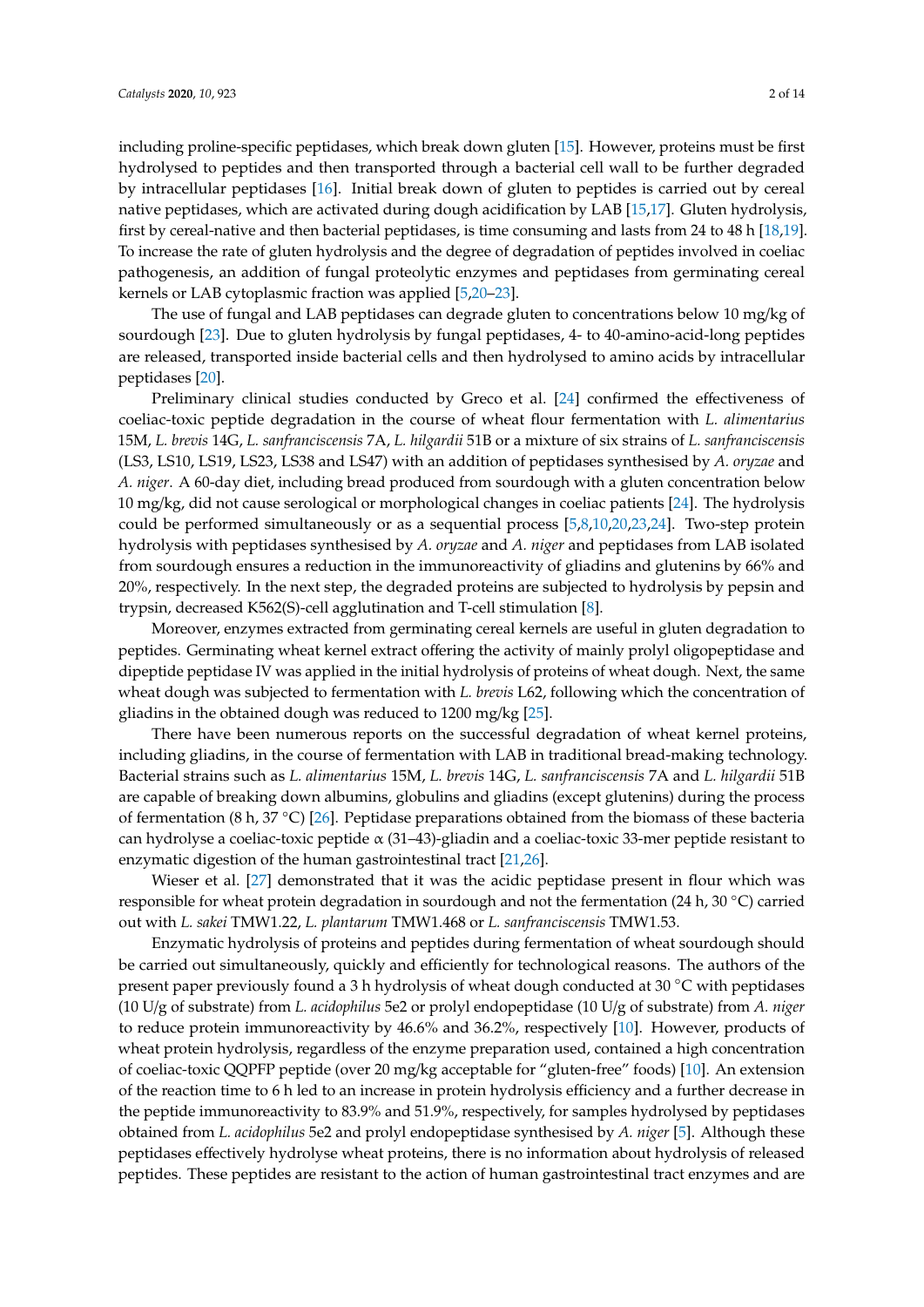involved in the pathogenesis of coeliac disease. On the basis of preliminary experiments, it is proposed to hydrolyse the substrate using a dose of enzymes of 100 U/g in the reaction conditions specific for the production of wheat sourdough bread.

This study analysed the possibility of the simultaneous hydrolysis of gliadins and coeliac-toxic peptides catalysed by a mixture of peptidases synthesised by *L. acidophilus* 5e2 and *A. niger*.

### **2. Results and Discussion**

#### *2.1. Hydrolysis of Gliadins*

The application of LAB strains in wheat protein degradation does not always prove to be a reliable solution. For example, a very low yield of gluten hydrolysis was obtained using protease-synthesising biomass of *L. sakei* TMW 1.22, *L. plantarum* TMW 1.468 and *L. sanfranciscensis* TMW 1.53 isolated from sourdough [\[27\]](#page-12-8). Gerez et al. [\[28\]](#page-12-9) isolated from sourdough 42 LAB strains containing *L. brevis*, *L. curvatus*, *L. fermentum*, *L. plantarum*, *L. reuteri*, *Pediococcus acidilactici* and *P. pentosaceus* and selected *P*. *pentosaceus* CRL 797 and *L. plantarum* CRL 759 for gluten hydrolysis. The efficiency of cereal protein hydrolysis can be enhanced by combining enzymes synthesised by several LAB strains [\[18,](#page-12-0)[21,](#page-12-7)[28\]](#page-12-9) or by adding fungal peptidases [\[8](#page-11-7)[,20](#page-12-2)[,23](#page-12-3)[,24\]](#page-12-4).

In the present study, *L. acidophilus* 5e2 strain synthesised aminopeptidases, carboxypeptidases and endopeptidases, including prolyl-specific peptidases which are essential in the degradation of proline and glutamine-rich immunoreactive peptides (Table [1\)](#page-2-0). A mixture composed of peptidases synthesised by *L. acidophilus* 5e2 and prolyl endopeptidase from *A. niger* was used to conduct the hydrolysis of gliadins isolated from Nawra variety wheat.

| Enzyme                                          | LA Activity <sup>1</sup><br>Substrate<br>(U/mg) |                    | PEP Activity <sup>1</sup><br>(U/mg) |  |
|-------------------------------------------------|-------------------------------------------------|--------------------|-------------------------------------|--|
| Endopeptidase <sup>2</sup>                      | Acasein                                         | $4.6 \pm 0.1$      | $n.d.$ <sup>5</sup>                 |  |
| Carboxypeptidase <sup>3</sup>                   | Z-Phe-Ala                                       | $1.3 \pm 0.1$      | n.d.                                |  |
| Aminopeptidase <sup>4</sup>                     | Leu- $p$ Na                                     | $452.5 \pm 0.9$    | n.d.                                |  |
| Prolyl endopeptidase <sup>4</sup>               | Z-Gly-Pro-pNa                                   | $15.4 \pm 0.2$     | $152.4 \pm 0.8$                     |  |
| X-Prolyl-dipeptidyl-aminopeptidase <sup>4</sup> | $Gly-Pro-pNa$                                   | $11,028.9 \pm 1.2$ | n.d.                                |  |
|                                                 | Arg-Pro-pNa                                     | $398.1 \pm 0.6$    | n.d.                                |  |
| Proline iminopeptidase <sup>4</sup>             | $Pro\n-pNa$                                     | $1.6 \pm 0.1$      | n.d.                                |  |

<span id="page-2-0"></span>**Table 1.** Characteristics of peptidases from *L. acidophilus* 5e2 (LA) and prolyl endopeptidase from *A. niger* (PEP) used for gliadin hydrolysis.

<sup>1</sup> Results are expressed as mean  $\pm$  standard deviation calculated from three independent analyses. <sup>2</sup> The unit of endopeptidase activity was defined as an increase in sample absorbance by 0.01 at 440 nm within 1 h at 37 °C and at pH 7.0.<sup>3</sup> The unit of carboxypeptidase activity was expressed as 1 µmol of alanine released within 1 min at 37 °C and at pH 7.0. <sup>4</sup> The units of other peptidase activities were expressed as 1 µmol of *p*-nitroaniline (*p*Na) released within 1 min at 37 °C and at pH 7.0. <sup>5</sup> n.d. not determined.

Protein samples were effectively hydrolysed under analysed conditions and the highest degree of substrate hydrolysis of 74.0 ± 1.2% was obtained after a 3 h reaction at 37 °C and pH 4.0 (Table [2\)](#page-3-0). The degree of hydrolysis of the gliadin samples performed under other conditions was statistically lower ( $p < 0.05$ , ANOVA, Bonferroni test) and ranged from  $49.9 \pm 0.8$  to  $66.4 \pm 0.7$ %. An increase in the reaction mixture acidity from pH 6.0 to 4.0 caused a statistically significant increase (*p* < 0.05, ANOVA, Bonferroni test) in the degree of protein hydrolysis by 33.0% and 20.1%, respectively, for samples incubated at 30 and 37 ◦C. Moreover, an increase in the reaction temperature from 30 to 37 ◦C promoted substrate hydrolysis and led to a statistically significant increase (*p* < 0.05, ANOVA, Bonferroni test) in the protein degradation degree by 11.4% and 23.4%, respectively, for the reaction mixture acidity of pH 4.0 and 6.0. The observations of the present study were confirmed by Greco et al. [\[24\]](#page-12-4) who, in a two-step hydrolysis of gluten, obtained a product with a gluten concentration below 10 mg/kg, which is safe for coeliac individuals. Gluten and oligopeptides, including a 33-mer coeliac-toxic peptide derived from an α-gliadin, were subjected to initial hydrolysis with peptidases synthesised by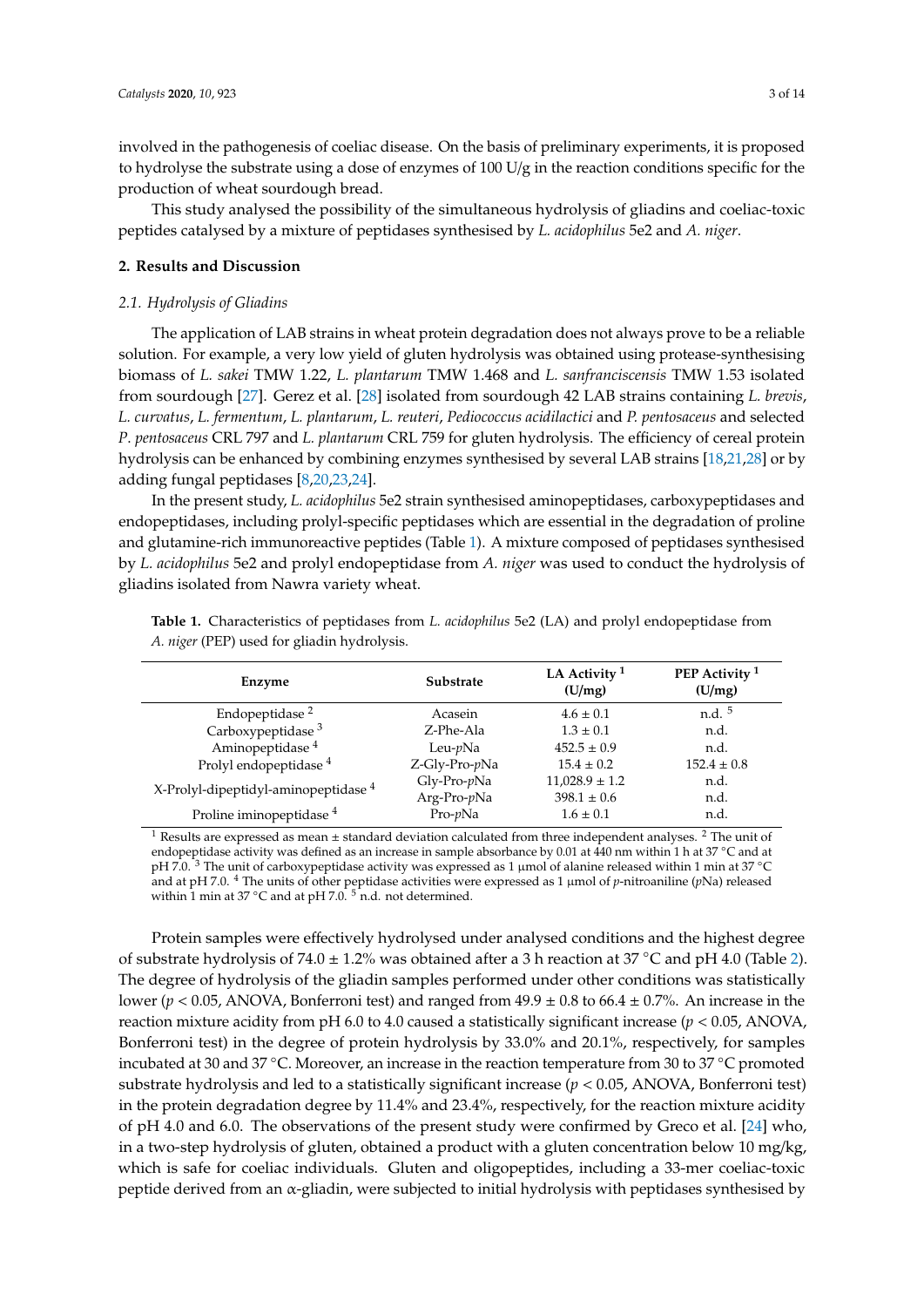*A. oryzae* and *A. niger* and then further degraded by bacterial endopeptidases from *Lactobacillus* genus. The application of substrate-specific prolyl endopeptidase from *A. niger*, which exhibits optimum activity at pH 4.0–5.0, hydrolysed coeliac-toxic oligopeptides as well as proline-rich immunoreactive fragments of gliadins and glutenins [\[29\]](#page-12-10).

<span id="page-3-0"></span>**Table 2.** Effect of reaction conditions on the degree of hydrolysis (DH, %), concentration of a QQPFP sequence (C, mg/kg), effective immunoreactivity (EI,  $\mu$ g/mg) and relative immunoreactivity (RI, %) of gliadins hydrolysed by a mixture of peptidases from *L. acidophilus* 5e2 and *A. niger*.

| <b>Hydrolysis Parameters</b> | DH $(\%)$           | $C$ (mg/kg)            | EI $(\mu g/mg)$          | RI(%)               |
|------------------------------|---------------------|------------------------|--------------------------|---------------------|
| Control                      | $0.0 \pm 0.0 a^{1}$ | $47,689.8 \pm 221.1$ a | $269,412.5 \pm 4831.0$ a | $100.00 \pm 0.38$ a |
| $30^{\circ}$ C; pH 4         | $66.4 \pm 0.7$ d    | $1893.2 \pm 48.1$ d    | $0.4 \pm 0.0 \text{ c}$  | $3.97 \pm 0.08$ c   |
| $30^{\circ}$ C; pH 6         | $49.9 \pm 0.8$ b    | $16,097.5 \pm 118.1 b$ | $4.2 \pm 0.1$ b          | $33.55 \pm 0.20$ b  |
| $37^{\circ}$ C; pH 4         | $74.0 \pm 1.2$ e    | $432.2 \pm 4.3$ e      | $0.1 \pm 0.0 d$          | $0.91 \pm 0.01$ d   |
| $37^{\circ}$ C; pH 6         | $61.6 \pm 1.6$ c    | $2452.8 \pm 50.5$ c    | $0.5 \pm 0.0 \text{ c}$  | $5.11 \pm 0.20$ c   |

<sup>1</sup> Mean values in the column followed by different letters are significantly different  $(p < 0.05, ANOVA, Bonferroni test)$ .

Loponen [\[30\]](#page-12-11) suggests that the application of LAB and their enzymatic apparatus in the fermentation of bread sourdough has the potential of producing "gluten-free" or "gluten-reduced" food in conformity with the Codex Alimentarius. According to the definition, a "gluten-free" and "gluten-reduced" label may be placed on food products with gluten concentrations not exceeding 20 mg/kg and below 100 mg/kg, respectively [\[31\]](#page-12-12).

Immunochemical analyses indicated that enzymatic hydrolysis of proteins decreases the concentration of the QQPFP amino acid sequences in products, which are coeliac-toxic and detected by R5 antibodies. In the experiments, R5 monoclonal antibody was used, which detects (among others) QQPFP, LQLQPFP, QLPYP, PQPF and PQPFP amino acid sequences present in the primary structure of gliadins [\[32\]](#page-12-13). The concentration of a QQPFP is the sum of detected amino acid sequences. The concentration of a QQPFP peptide in a sample of native gliadins reached  $47,689.8 \pm 221.1$  mg/kg, and its specific immunoreactivity was 269,412.5 ± 4831.0 µg/mg (Table [2\)](#page-3-0). Gliadin hydrolysates obtained after enzymatic reaction catalysed at 37 °C and pH 4 were characterised by a statistically significantly (*p* < 0.05, ANOVA, Bonferroni test) lower concentration of the QQPFP peptide (432.2 ± 4.3 mg/kg) and lower specific immunoreactivity  $(0.1 \pm 0.0 \,\mu g/mg)$  than the other hydrolysate samples. Moreover, an enzymatic catalysis carried out at 30 ◦C and pH 6.0, yielded the lowest degradation degree of proteins, including the coeliac-toxic QQPFP amino acid sequence, whose concentration in this sample reached  $16,097.5 \pm 118.1$  mg/kg. This product also exhibited the highest specific immunoreactivity, reaching  $4.2 \pm 0.0$  µg/mg (Table [2\)](#page-3-0). The increase in catalysis temperature from 30 to 37 °C reduced the concentration of QQPFP peptide in hydrolysates obtained after reactions carried out at pH 4.0 and 6.0 by 84.8% and 77.2%, respectively. The relative immunoreactivity of gliadin hydrolysates was statistically significantly ( $p < 0.05$ , ANOVA, Bonferroni test) lower than in the native protein sample (Table [2\)](#page-3-0). However, products obtained after enzymatic degradation at pH 4.0 and at the temperature of 30 and 37 °C demonstrated the lowest immunoreactivity, reaching  $4.0 \pm 0.1\%$  and  $0.9 \pm 0.0\%$ , respectively.

Previous experiments involving a reaction catalysed by peptidases synthesised by *L. acidophilus* 5e2 found the degree of hydrolysis of 17.0% and an 83.9% reduction in immunoreactivity after a 6 h reaction at 30 ◦C, using an enzyme dose of 10 U/g of flour [\[5\]](#page-11-4). However, according to other studies, a further reduction in wheat protein immunoreactivity is only possible through the sequential action of peptidases from *L. acidophilus* 5e2 during dough processing and then, only during bread protein in vitro digestion with pepsin, trypsin, chymotrypsin and prolyl endopeptidase. Following such multistep hydrolysis, the concentration of the QQPFP immunoreactive peptide was 7.9 mg/kg [\[5\]](#page-11-4).

Enzymatic hydrolysis of wheat flour with prolyl endopeptidase synthesised by *A. niger* resulted in a 98% reduction in gluten concentration to 5.0 mg/kg following an 8 h hydrolysis at 40 °C [\[33\]](#page-12-14). These results conform with the findings reported by Walter et al. [\[34\]](#page-12-15), who noted a 99% reduction in the immunoreactivity of proteins in wheat bran to 15 mg/kg after a 48 h reaction at 50 °C catalysed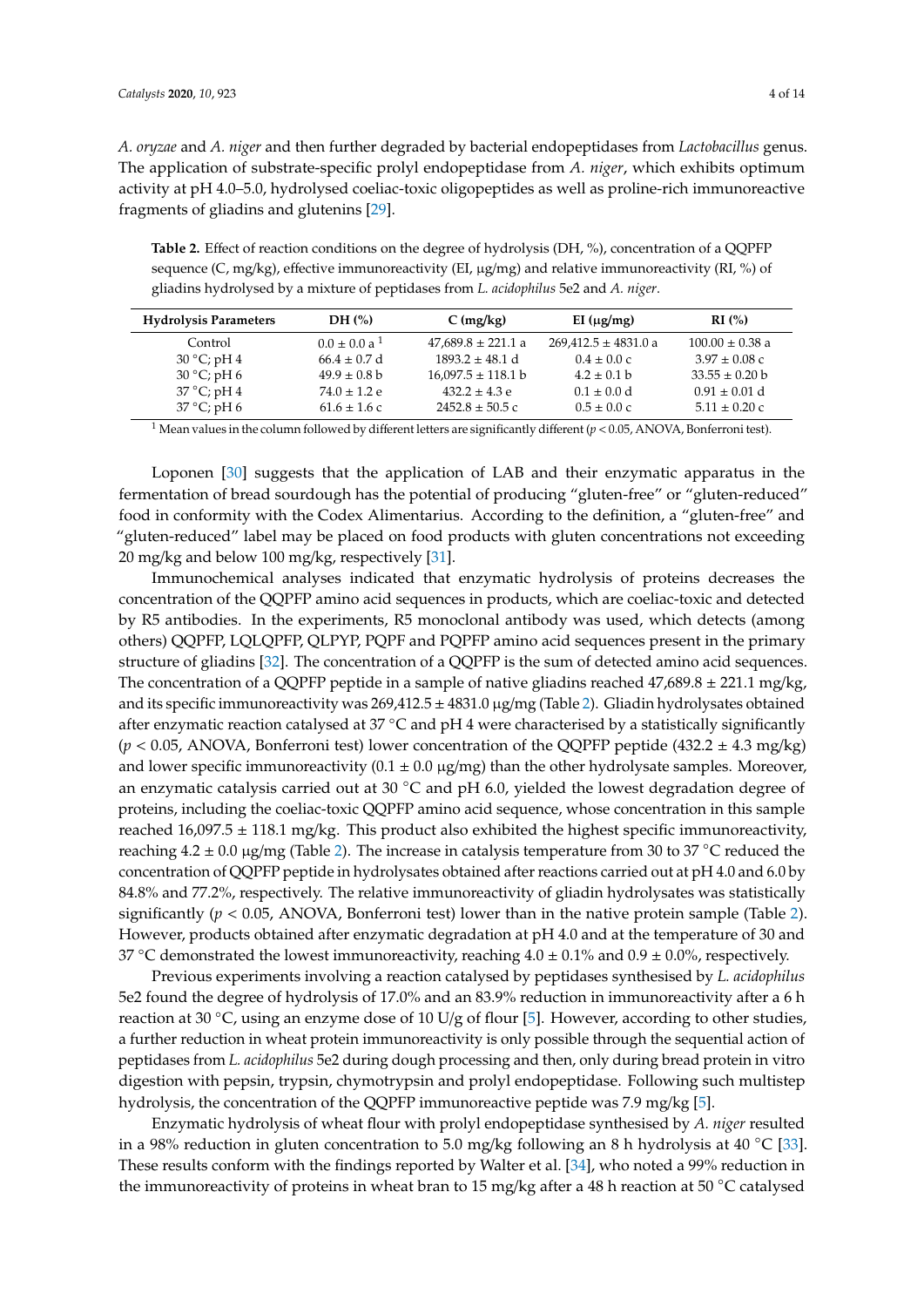by prolyl endopeptidase. Another study by Mohan Kumar et al. [\[35\]](#page-12-16) found that depending on the wheat variety (*Triticum aestivum* (HD-2851, NIAW-917), *Triticum durum* (UAS-428) or *Triticum dicoccum* (DDK-1025)), under the same reaction conditions (40 ◦C, pH 4.0 and prolyl endopeptidase dose of 4 U/g), the gluten concentration may be reduced from 74% to 95%.

Gliadins and products of their hydrolysis were separated using two-dimensional gel electrophoresis and their immunoreactive properties were then identified with R5 antibodies (Figure [1\)](#page-4-0). Native gliadins comprised 35 fractions with molecular weights from 28 to 65 kDa and isoelectric point ranging from pI 4.0 to 9.5, including 18 immunoreactive fractions (Table [3\)](#page-5-0).

A comparison of electrophoretic images of the native and hydrolysed proteins revealed that 74.3–94.3% of the polypeptides represented the same molecular weight and isoelectric point. The other fractions (5.7–25.7%) constituted polypeptides released from gliadins in the enzymatic degradation process. Following gliadin hydrolysis, the number of identified peptides increased from 35 for the native protein sample to 37 and 38 for the hydrolysate samples. Based on the electrophoretic images, it was further noted that depending on the reaction conditions, 5–11 polypeptides with molecular weights below 28 kDa were released from gliadins subjected to hydrolysis. Moreover, the immunochemical analysis detected proteins capable of binding R5 antibodies in both fractions, i.e., the 28–65 kDa fraction characteristic of native gliadins and the below 28 kDa fraction corresponding to released peptides. However, the lowest number of immunoreactive peptide fractions (14 spots) was determined in the sample of gliadins hydrolysed at 37 °C and pH 4.0 (Figure [1d](#page-4-0)). The other products of hydrolysis comprised from 18 to 21 immunoreactive fractions (Table [3\)](#page-5-0).

<span id="page-4-0"></span>

**Figure 1.** Electropherograms 2D NuPAGE of native gliadins (**a**) and gliadins hydrolysed by a mixture **Figure 1.** Electropherograms 2D NuPAGE of native gliadins (**a**) and gliadins hydrolysed by a mixture of peptidases from *L. acidophilus* 5e2 and *A. niger* (**c**) and immunoblots of native (**b**) and hydrolysed of peptidases from *L. acidophilus* 5e2 and *A. niger* (c) and immunoblots of native (**b**) and hydrolysed gliadins (**d**). Reaction conditions: pH 4, 37 ◦C, 3 h.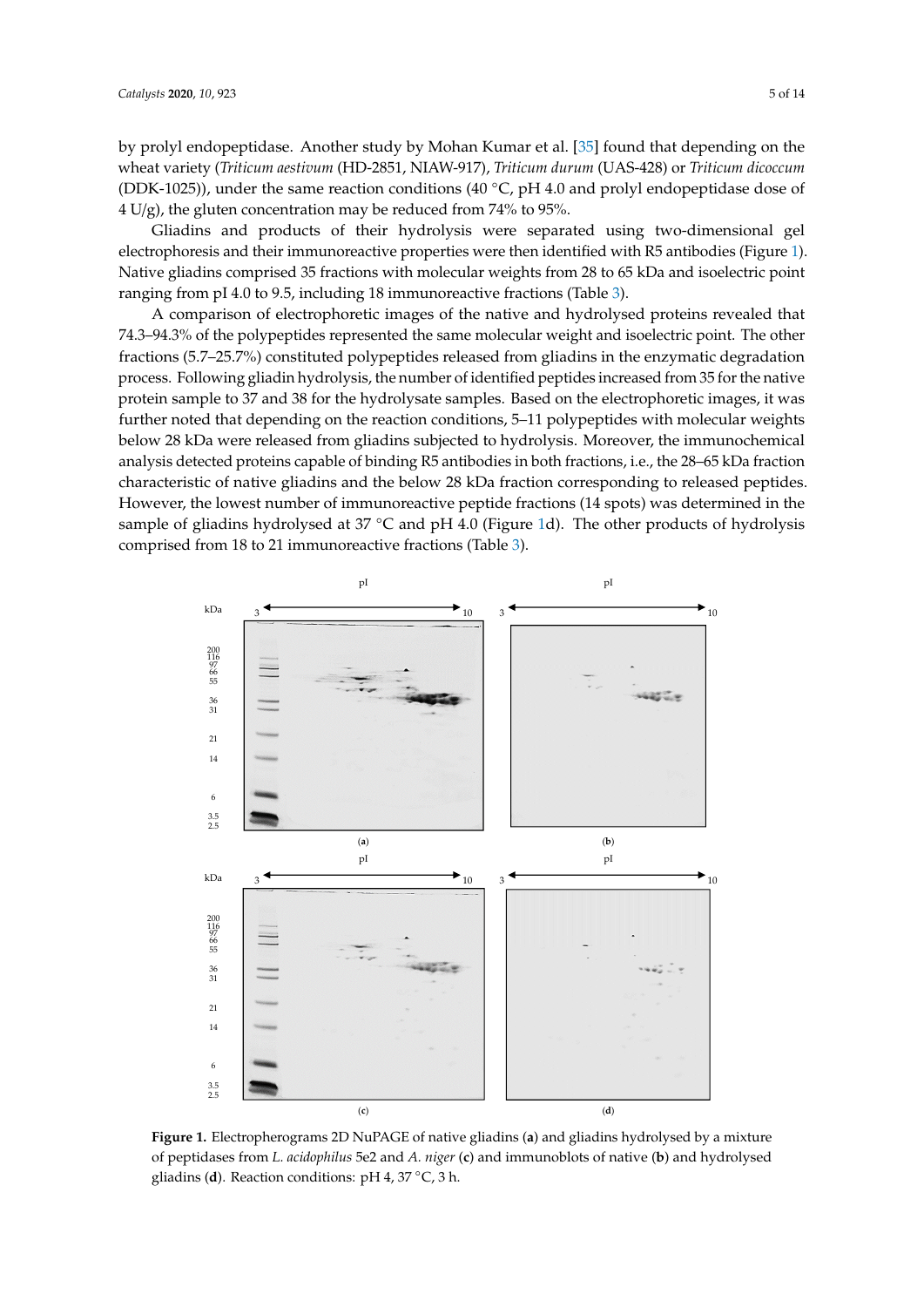| <b>Hydrolysis Parameters</b> | Molecular Weight of<br>Fraction (kDa) | No. of Spots | No. of<br><b>Immuno-Reactive Spots</b> |  |
|------------------------------|---------------------------------------|--------------|----------------------------------------|--|
| Control                      | $<$ 28                                | O            | 0                                      |  |
|                              | $28 - 65$                             | 35           | 18                                     |  |
| $30^{\circ}$ C; pH 4         | $<$ 28                                | 9            | 6                                      |  |
|                              | $28 - 65$                             | 28           | 12                                     |  |
| $30^{\circ}$ C; pH 6         | $<$ 28                                | 5            | 4                                      |  |
|                              | $28 - 65$                             | 33           | 17                                     |  |
| $37^{\circ}$ C; pH 4         | $<$ 28                                | 11           | 6                                      |  |
|                              | $28 - 65$                             | 26           | 8                                      |  |
| $37^{\circ}$ C; pH 6         | $<$ 28                                | 8            | 5                                      |  |
|                              | $28 - 65$                             | 30           | 14                                     |  |

<span id="page-5-0"></span>**Table 3.** Effect of reaction conditions on the number of spots before and after immunodetection of native gliadins (control) and products of hydrolysis by a mixture of peptidases from *L. acidophilus* 5e2 and *A. niger* after a 3 h incubation.

The competitive and sandwich ELISA are assays recommended by Codex Alimentarius to perform gluten concentration measurements [\[31\]](#page-12-12). Protein hydrolysate immunoreactivity measurements are carried out with competitive assays using R5 monoclonal antibodies, which are capable of detecting fragments of polypeptide chains (including QQPFP, QQQFP, LQPFP and QLPFP amino acid sequences), present in wheat, rye and barley prolamins recognised as toxic to coeliac patients [\[36\]](#page-12-17).

#### *2.2. Hydrolysis of Coeliac-Toxic Peptides*

Peptidases synthesised by *L. acidophilus* 5e2 and prolyl endopeptidase from *A. niger* were used to catalyse hydrolysis of the following peptides: LGQQQPFPPQQPY (P1) and PQPQLPYPQPQLP (P2), which play an important role in coeliac pathogenesis [\[13](#page-11-13)[,26\]](#page-12-6). The hydrolysis degree of peptide P1 ranged from  $93.1 \pm 0.7$  to  $99.8 \pm 0.0\%$  (Table [4\)](#page-6-0) and depended on the reaction conditions. Based on the results of the capillary electrophoresis, complete hydrolysis of peptide P1 was obtained after a reaction carried out at pH 4.0 and 37 ◦C (Figure [2\)](#page-6-1). Moreover, it was noted that a decrease in both the reaction temperature and acidity, statistically significantly  $(p < 0.05$ , ANOVA, Bonferroni test) reduced the degree of hydrolysis of the peptide by 4.3–6.9%. The degree of hydrolysis of peptide P2 ranged from  $89.4 \pm 0.3$  to  $97.5 \pm 0.1\%$ . Similar to the experiment with peptide P1, the reaction mixture acidity of pH 4.0 and the temperature of 37 ◦C yielded the highest hydrolysis degree of peptide P2. Further, a decrease in the reaction temperature from 37 to 30  $°C$  and its acidity from pH 4.0 to 6.0, statistically significantly ( $p < 0.05$ , ANOVA, Bonferroni test) reduced the hydrolysis degree by 4.4–8.1%.

The immunochemical assays conducted in this study demonstrated a reduction in relative immunoreactivity of P1 and P2 peptide degradation products using peptidases from *L. acidophilus* 5e2 and prolyl endopeptidase from *A. niger* (Table [4\)](#page-6-0). The obtained relative immunoreactivity ranged from  $0.8 \pm 0.0\%$  to  $8.8 \pm 0.0\%$  and from  $3.2 \pm 0.0\%$  to  $11.5 \pm 0.0\%$ , respectively, for the P1 and P2 peptide hydrolysates, although the lowest RI values were reported for products obtained after a reaction conducted at pH 4.0 and 37 ◦C. A decrease in the reaction mixture acidity from pH 4.0 to 6.0 caused a statistically significant ( $p < 0.05$ , ANOVA, Bonferroni test) increase in the immunoreactivity of P1 peptide hydrolysates (by 18.2% and 90.9%, respectively) for samples incubated at 30 and 37 ◦C. An increase in the reaction temperature from 30 to 37 °C also promoted a statistically significant (*p* < 0.05, ANOVA, Bonferroni test) reduction in the immunoreactivity of products obtained from P1 peptide hydrolysis (by 82.2%, reaction at pH 4.0), although a temperature increase resulted in a 60.0% increase in hydrolysate immunoreactivity after the reaction carried out at pH 6.0. Similar relationships were found in the experiment with substrate P2 where, depending on acidity of the reaction mixture, an increase in the temperature reduced or increased the hydrolysate immunoreactivity for pH 4.0 and 6.0, respectively.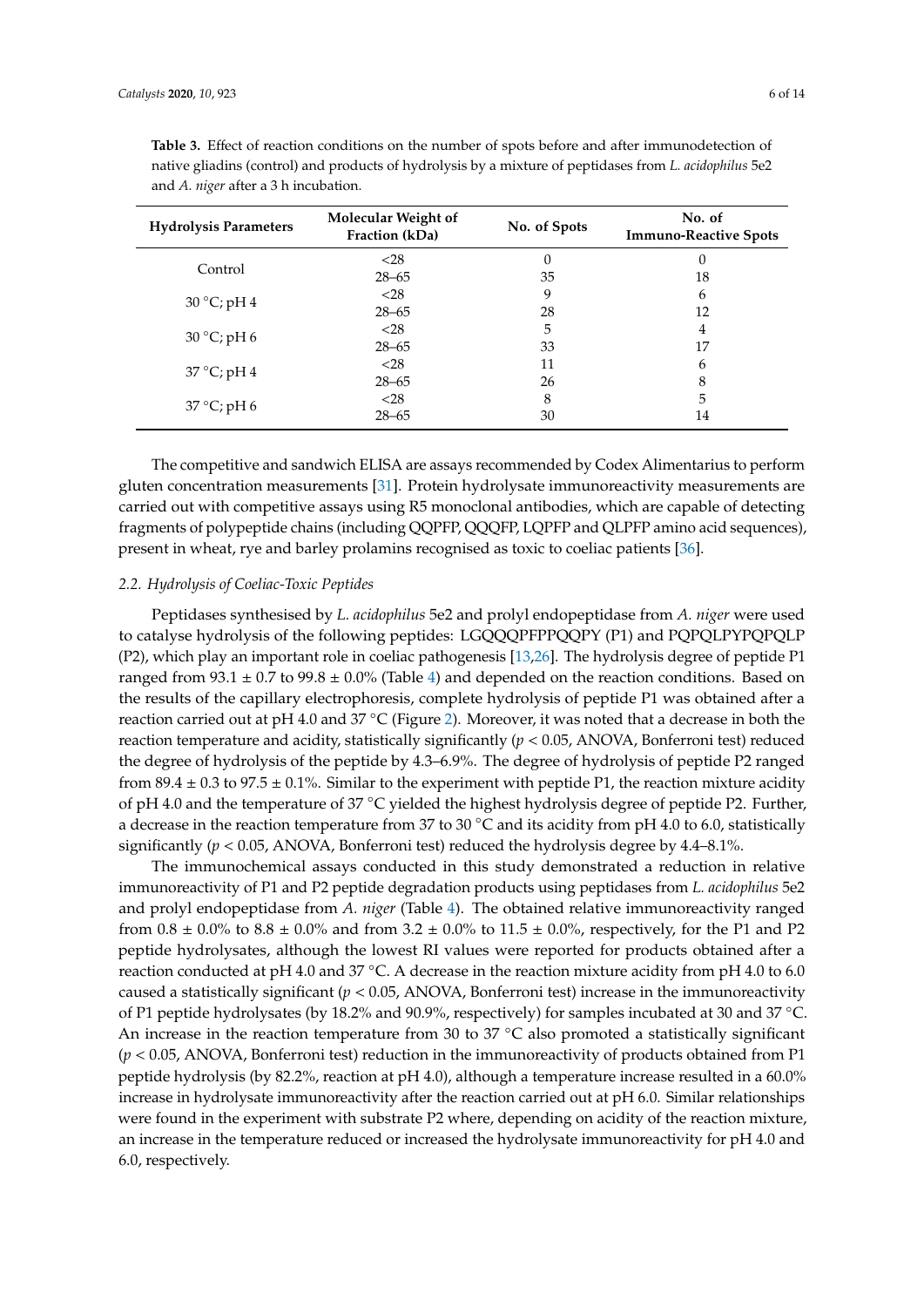<span id="page-6-0"></span>**Table 4.** Effect of reaction conditions on the degree of hydrolysis (DH, %), concentration of QQPFP sequence (C, mg/kg) and relative immunoreactivity (RL %) of hydrolysed peptides: LGOOOPFPPOOPY (P1) and PQPQLPYPQPQLP (P2) by a mixture of peptidases from *L. acidophilus* 5e2 and *A. niger* after 3 h of incubation.

| <b>Hydrolysis Parameters</b> | DH $(\%)$           |                  | $C$ (mg/kg)       |                   | RI(%)                   |                         |
|------------------------------|---------------------|------------------|-------------------|-------------------|-------------------------|-------------------------|
|                              | P1                  | P <sub>2</sub>   | P1                | P <sub>2</sub>    | P1                      | P <sub>2</sub>          |
| Control                      | $0.0 \pm 0.0 a^{1}$ | $0.0 \pm 0.0 a$  | $403.2 \pm 0.3$ e | $401.8 \pm 0.3$ e | $100.0 \pm 0.0 e$       | $100.0 \pm 0.0 e$       |
| $30^{\circ}$ C; pH 4         | $95.7 \pm 0.6$ c    | $93.1 \pm 0.6$ d | $18.2 \pm 0.1$ b  | $23.5 \pm 0.2 b$  | $4.5 \pm 0.0$ b         | $5.9 \pm 0.0 b$         |
| $30^{\circ}$ C; pH 6         | $93.1 \pm 0.7$ b    | $91.3 \pm 0.5$ c | $22.1 \pm 0.2$ c  | $36.1 \pm 0.3$ c  | $5.5 \pm 0.0 \text{ c}$ | $9.0 \pm 0.0 \text{ c}$ |
| $37^{\circ}$ C; pH 4         | $99.8 \pm 0.0$ d    | $97.5 \pm 0.1$ e | $3.2 \pm 0.1 a$   | $12.8 \pm 0.2 a$  | $0.8 \pm 0.0 a$         | $3.2 \pm 0.0 a$         |
| $37^{\circ}$ C; pH 6         | $94.5 \pm 0.4$ c    | $89.4 \pm 0.3$ b | $35.3 \pm 0.1 d$  | $46.2 \pm 0.2$ d  | $8.8 \pm 0.0 d$         | $11.5 \pm 0.0$ d        |

<span id="page-6-1"></span><sup>1</sup> Mean values in the column followed by different letters are significantly different ( $p$  < 0.05, ANOVA, Bonferroni test).



*L. acidophilus* 5e2 and *A. niger* (2) and products obtained after 0 (3), 1 (4), 2 (5) and 3 h (6) of incubation *L. acidophilus* 5e2 and *A. niger* (2) and products obtained after 0 (3), 1 (4), 2 (5) and 3 h (6) of incubation at 37  $\degree$ C and pH 4.0. **Figure 2.** Electropherograms (FZCE) of peptide LGQQQPFPPQQPY (1), mixture of peptidases from

by L. sanfranciscensis 7A, LS3, LS10, LS19, LS23, LS38, LS47, L. alimentarius 15M, L. brevis 14G and sequence (C, mg/kg) and relative immunoreactivity (RI, %) of hydrolysed peptides: *L. hilgardii* 51B, as well as *A. oryzae* and *A. niger*, to hydrolyse gliadins. The application of a mixture of bacterial and fungal peptidases at the dose of 1  $\mu$ g/cm<sup>3</sup>, equivalent of approximately 3 × 10<sup>9</sup> cfu/g, decreased the gluten concentration to a safe level of below 2 mg/kg in 72 h at 37 °C. The same peptidase **Hydrolysis DH (%) C (mg/kg) RI (%)**  mixture also effectively degraded a 33-mer oligopeptide involved in coeliac disease pathogenesis and resistant to digestion by the human gastrointestinal tract. Moreover, the same research team reported that wheat flour protein hydrolysis carried out at 37 °C for 48 h by LAB from bread sourdough in the combination with fungal peptidases produced bread safe for gluten-sensitive consumers [\[24\]](#page-12-4). However, such a process offers limited application due to its time-consuming fermentation. Therefore,  $\frac{3}{2}$   $\frac{1}{2}$   $\frac{1}{2}$   $\frac{1}{2}$   $\frac{1}{2}$   $\frac{1}{2}$   $\frac{1}{2}$   $\frac{1}{2}$   $\frac{1}{2}$   $\frac{1}{2}$   $\frac{1}{2}$   $\frac{1}{2}$   $\frac{1}{2}$   $\frac{1}{2}$   $\frac{1}{2}$   $\frac{1}{2}$   $\frac{1}{2}$   $\frac{1}{2}$   $\frac{1}{2}$   $\frac{1}{2}$   $\frac{1}{2}$   $\frac{1}{2}$  the application of a mixture of LAB and fungal peptidases in catalysis of wheat protein hydrolysis<br>
expansion the contract of the contract of the contract of the contract of the contract of the contract of the<br>
the applica seems to be promising. LAB synthesise a mixture of peptidases characterised by a wide spectrum of activity and specificity towards amino acid residues in a polypeptide chain, while prolyl endopeptidase<br>Consider the chain distribution of the chain distribution of the consideration of the consideration of the con De Angelis et al. [\[20\]](#page-12-2) also confirm the capability of a mixture of proteolytic enzymes synthesised from *A. niger* hydrolyses mainly peptide bonds formed by proline residues [\[21](#page-12-7)[,29\]](#page-12-10).

The amino acid sequences of both peptides used in the present experiment comprise the QQPFP motif. The application of a mixture of peptidases from *L. acidophilus* 5e2 and prolyl endopeptidase decreased the concentration of QQPFP in the hydrolysates of coeliac-toxic peptides. The initial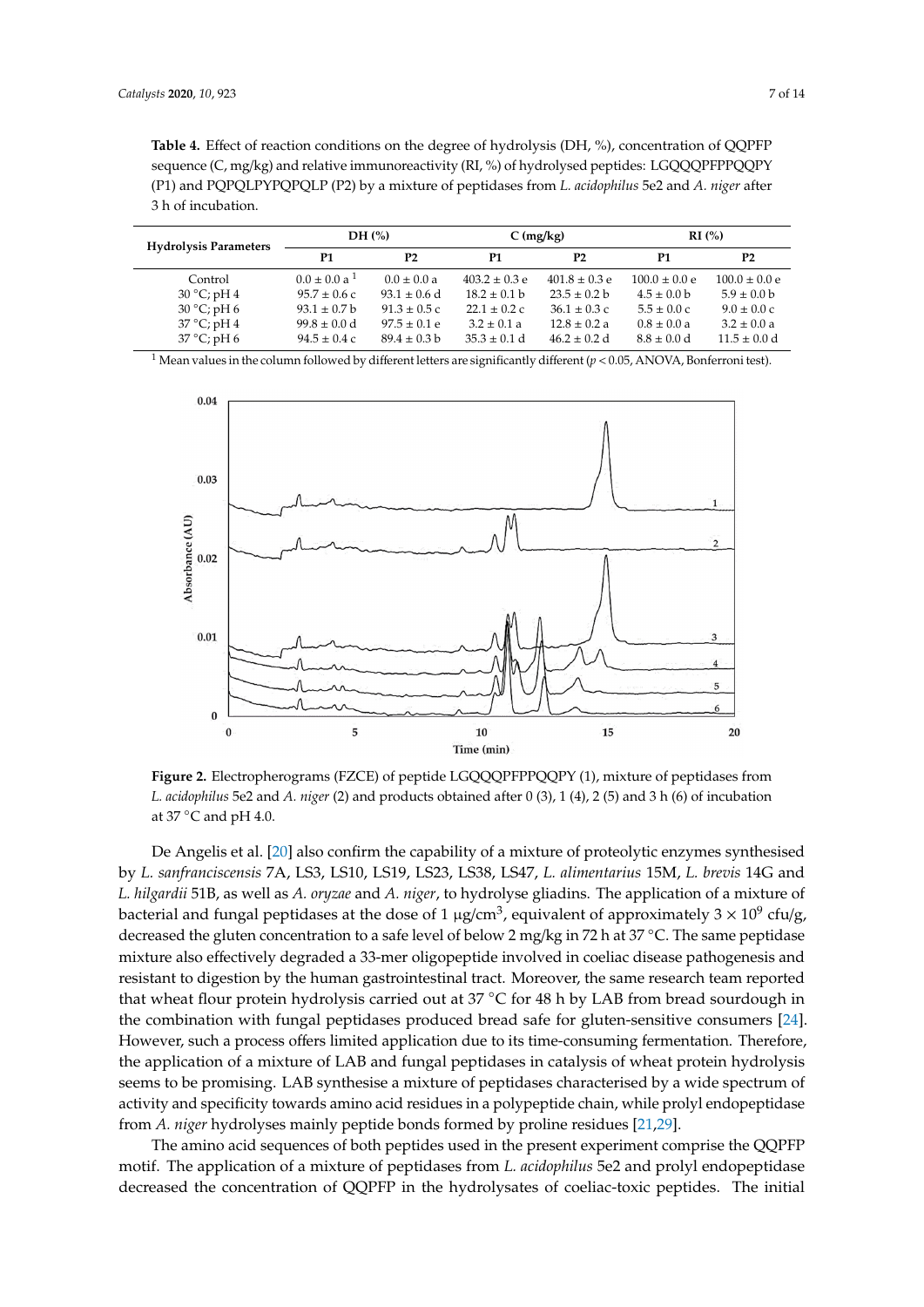concentration (403.2  $\pm$  0.3 mg/kg) of a LGQQQPFPPQQPY peptide was reduced and, depending on the reaction conditions, it ranged from  $3.2 \pm 0.1$  to  $35.3 \pm 0.1$  mg/kg (Table [4\)](#page-6-0). Finally, the highest reduction in the concentration of the QQPFP sequence (by 99.2%) was noted following hydrolytic catalysis carried out at pH 4.0 and 37 ◦C, while the lowest (by 91.2%) was observed in the fermentation conducted at pH 6.0 and 30 ◦C. Hydrolysates of P2 peptide were also characterised by a lower concentration of QQPFP sequence, ranging from  $12.8 \pm 0.2$  to  $46.2 \pm 0.2$  mg/kg, compared with the native peptide  $(401.8 \pm 0.3 \text{ mg/kg})$ . The lowest concentration of QQPFP sequence of  $12.8 \pm 0.2 \text{ mg/kg}$  was noted following P2 peptide hydrolysis conducted at pH 4.0 and 37 ◦C.

In the commonly used bread-making technology, the time-consuming fermentation with sourdough comprising LAB, the source of *L. acidophilus* 5e2, responsible for dough acidification and proteolysis, has been superseded by short processes with the application of various bread additives. Such technology does not ensure the degradation of cereal proteins. However, bread technology can be successfully modified to offer effective degradation of immunoreactive wheat proteins in a shorter time than in traditional processes, by an in situ application of LAB and fungal peptidase combinations.

#### **3. Materials and Methods**

#### *3.1. Materials*

Analyses were carried out on wheat grain samples of the Nawra hexaploid cultivar (*Triticum aestivum* L., glutenin allele N-7+8–5+10) obtained from the Experimental Station in Bałcyny, University of Warmia and Mazury in Olsztyn. The *L. acidophilus* 5e2 strain of LAB was provided by the Department of Food Biotechnology (University of Warmia and Mazury in Olsztyn, Poland) and was stored at −35 ◦C in MRS-broth (Merck, Darmstadt, Germany) with the addition of glycerol (25%, *v*/*v*). Before the experiment, the bacteria were double-passaged on MRS-broth and incubated for 12 h at 37 ◦C. Prolyl endopeptidase (Brewers Clarex) synthesised by *Aspergillus niger* was provided by DSM Food Specialties (Mszczonów, Poland). All chemical reagents were supplied by Sigma-Aldrich (Poznań, Poland).

#### *3.2. Biosynthesis and Isolation of Peptidases*

A sterile MRS-broth (1800 cm<sup>3</sup>) supplemented with gluten (10%*, w/v,* Sigma G5004) was inoculated with a 12 h culture of *L. acidophilus* 5e2 bacteria (10%, *v*/*v*) and a stationary culture was run without aeration at 37 °C for 24 h. The LAB biomass was separated from the postculture liquid by centrifugation (5000 g, 20 min, 5 °C) and double-rinsed with a sterile saline solution (20 cm<sup>3</sup>, NaCl, 8 g/dm<sup>3</sup>), each time separating the biomass by centrifugation. The biomass was then suspended (10%, *w*/*v*) in a sterile saline solution and sonicated (pulse on: 4 s; pulse off: 1 s; 5 °C, 30 min; VCX500 Vibra-Cell, Sonics, Newtown, CT, USA). A homogenate containing intracellular and cell wall-attached peptidases was frozen and freeze-dried (−60 ◦C, 0.5 Pa, 24 h).

#### *3.3. Determination of the Enzyme Preparation Activity*

The activity assays of peptidases obtained from the *L. acidophilus* 5e2 culture and prolyl endopeptidase from *Aspergillus niger* were performed as described earlier [\[10\]](#page-11-12).

#### *3.4. Gliadin Isolation*

Grain samples (100 g) were milled, suspended in a buffer (300 cm $^3$ , 50 mmol/dm $^3$  Tris-HCl pH 7.8; 100 mmol/dm<sup>3</sup> KCl, 5 mmol/dm<sup>3</sup> EDTA), mixed (5 min, 21 °C) and centrifuged (8000 g, 15 min, 21 °C) to remove albumins and globulins. Proteins soluble in buffered salt solutions were extracted twice. The grain samples were then washed twice with deionised water (300 cm<sup>3</sup>), mixed (5 min, 21 °C) and centrifuged to remove precipitate (2000 g, 15 min, 21 °C). Gliadins were extracted (30 min, 21 °C) from samples with ethanol solution (300 cm<sup>3</sup>, 60%,  $v/v$ ) and separated by centrifugation (10,000 g,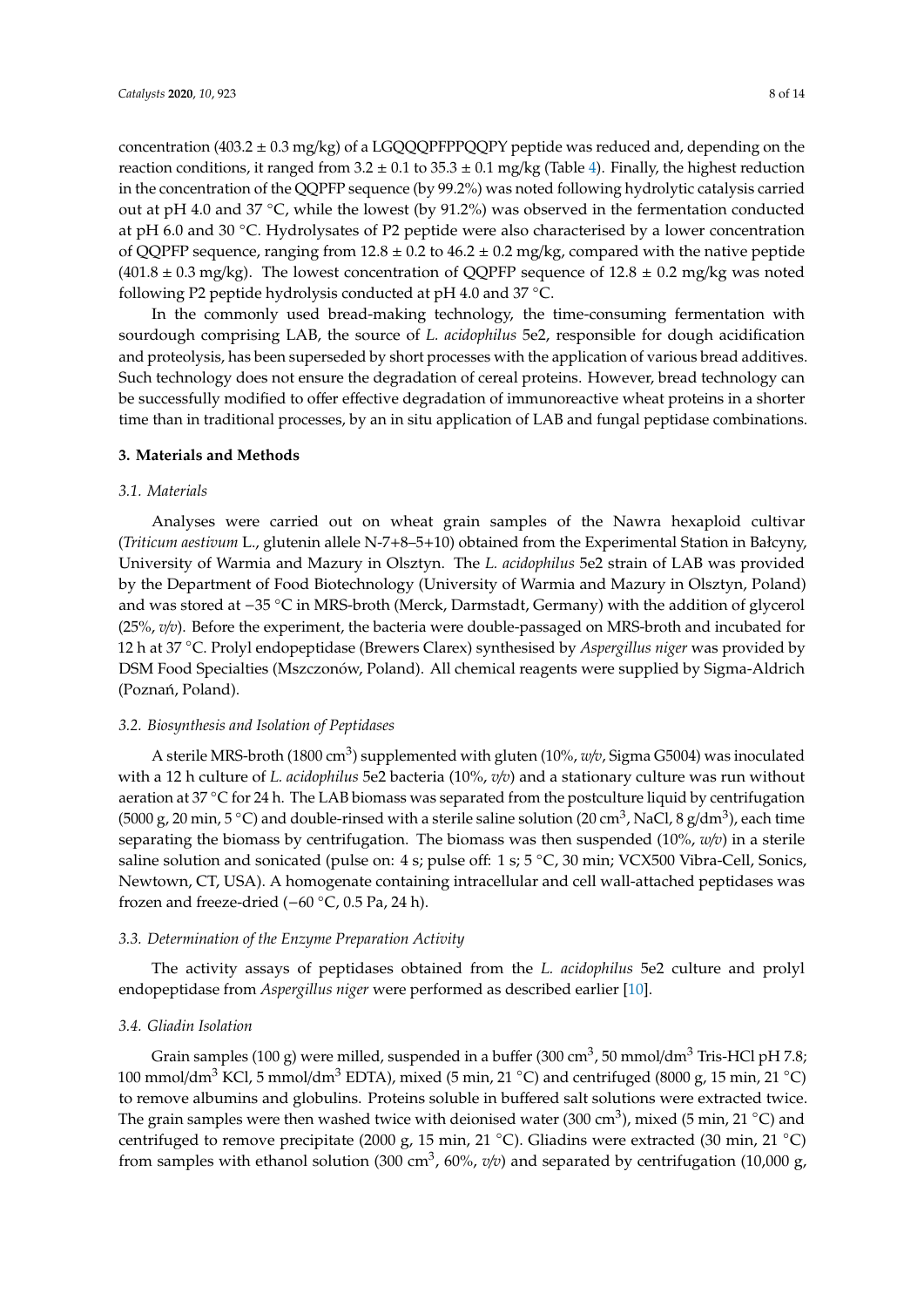15 min, 21 ◦C). The ethanol was evaporated (50 ◦C, 0.01 MPa) and the gliadin solution was frozen and freeze-dried (−60 ◦C, 1.1 Pa, 24 h).

#### *3.5. Gliadin Hydrolysis*

Enzymatic hydrolysis of gliadins was performed at 30 or 37  $\degree$ C in pH 4.0 or 6.0 for 3 h using 100 U of enzyme per mg of gliadin (50 U of peptidases from *L. acidophilus* 5e2 and 50 U of prolyl endopeptidase from *A. niger*). The addition of peptidases synthesised by *L. acidophilus* 5e2 was determined based on the activity of endopeptidases.

The substrate (1 g, gliadins) was suspended in 30 cm<sup>3</sup> of phosphate buffer with ethanol  $(0.2 \text{ mmol/dm}^3 \text{ Na}_2 \text{HPO}_4/\text{H}_3 \text{PO}_4$  buffer, pH 4.0 and 6.0; 30% ethanol,  $v/v$ ) containing a mixture of peptidase preparation from *L. acidophilus* 5e2 and *A. niger* and subjected to hydrolysis (3 h, 30 and <sup>37</sup> ◦C, 100 rpm). Products of hydrolysed gliadins were heat-treated (15 min, 95 ◦C) to inactivate enzymes.

The 2D-electrophoresis with immunoblotting was performed and the protein hydrolysis degree and immunoreactivity were determined for the substrate (control) and the hydrolysed gliadins.

#### *3.6. Peptide Hydrolysis*

A mixture of peptidases from *L. acidophilus* 5e2 and *A. niger* was used for hydrolysis of two substrates: LGQQQPFPPQQPY and PQPQLPYPQPQLP (JPT Peptide Technologies GmbH, Berlin, Germany) important in coeliac pathogenesis [\[13,](#page-11-13)[26\]](#page-12-6).

Each of the peptides was suspended in a phosphate buffer (1 mg/cm<sup>3</sup>, 20 mmol/dm<sup>3</sup>  $Na<sub>2</sub>HPO<sub>4</sub>/H<sub>3</sub>PO<sub>4</sub>$  buffer, pH 4.0 and 6.0) containing a mixture of peptidase preparations from *L. acidophilus* 5e2 and *A. niger* (50 and 50 U per mg of peptide, respectively) and incubated (3 h, 30 and 37 °C). Samples of the hydrolysed peptide (0.05 cm<sup>3</sup>) were collected every hour, heat treated (15 min, 95 ◦C) to inactivate enzymes and analysed by free-zone capillary electrophoresis. The residue sample was incubated for 3 h, frozen and freeze-dried (−60 °C, 1.1 Pa, 24 h). Protein immunoreactivity was determined for peptides and hydrolysed peptides.

#### *3.7. 2D-NuPAGE Electrophoresis and Immunoblotting of Gliadins*

#### 3.7.1. Sample Preparation

Samples of native and hydrolysed gliadins (100 mg) were suspended in a mixture of acetone (1 cm<sup>3</sup> ), trichloroacetic acid (10%, *w*/*v*) and β-mercaptoethanol (0.07%, *v*/*v*), mixed thoroughly and then incubated (−30 ◦C, 2 h). Precipitated proteins were separated from the mixture by centrifuging (10,000 g, 20'min, 5 ◦C), suspended in a mixture of acetone (1 cm<sup>3</sup> ) and β-mercaptoethanol (0.07%, *v*/*v*) and mixed. The mixture was centrifuged again (10,000 g, 20 min, 5 °C) to obtain protein precipitate. The acetone mixture was evaporated in a vacuum evaporator (30 ◦C, 0.055 MPa).

Proteins were suspended in a buffer (0.95 cm<sup>3</sup>) containing ZOOM 2D Protein Solubiliser 1 (0.914 cm<sup>3</sup>, 2DPS1, Invitrogen, Thermo Fisher Scientific, Waltham, MA, USA), Tris (0.003 cm<sup>3</sup>, 1 mol/dm<sup>3</sup>), a mixture of protease inhibitors (0.005 cm<sup>3</sup>, Sigma P9599), dithiothreitol (0.01 cm<sup>3</sup>, 2 mol/dm $^3$ , DTT) and deionised water (0.018 cm $^3$ ) and mixed for 15 min according to the manufacturer's instructions. N, N-dimethylacrylamide (0.005 cm<sup>3</sup>, DMA) was then added to alkylate proteins and the sample was mixed for 30 min. The process was terminated by adding DTT (0.01 cm<sup>3</sup>, 2 mol/dm<sup>3</sup>). Dissolved protein fractions were separated from the precipitate by centrifuging (20,000 g, 20 min, 5 °C) and were then frozen (−30 ◦C).

#### 3.7.2. Isoelectric Focusing of Proteins

Protein isoelectric focusing was performed according to Akagawa et al. [\[37\]](#page-13-0) with slight modifications. Protein samples (0.010 cm<sup>3</sup>) were suspended in a buffer containing 2DPS1 solubiliser (0.128 cm<sup>3</sup>, Invitrogen), DTT (0.0007 cm<sup>3</sup>, 2 mol/dm<sup>3</sup>), a mixture of ampholytes (0.001 cm<sup>3</sup>, ZOOM Carrier Ampholytes, Invitrogen), Bromophenol Blue (0.0003 cm<sup>3</sup>, 1%, w/v) and deionised water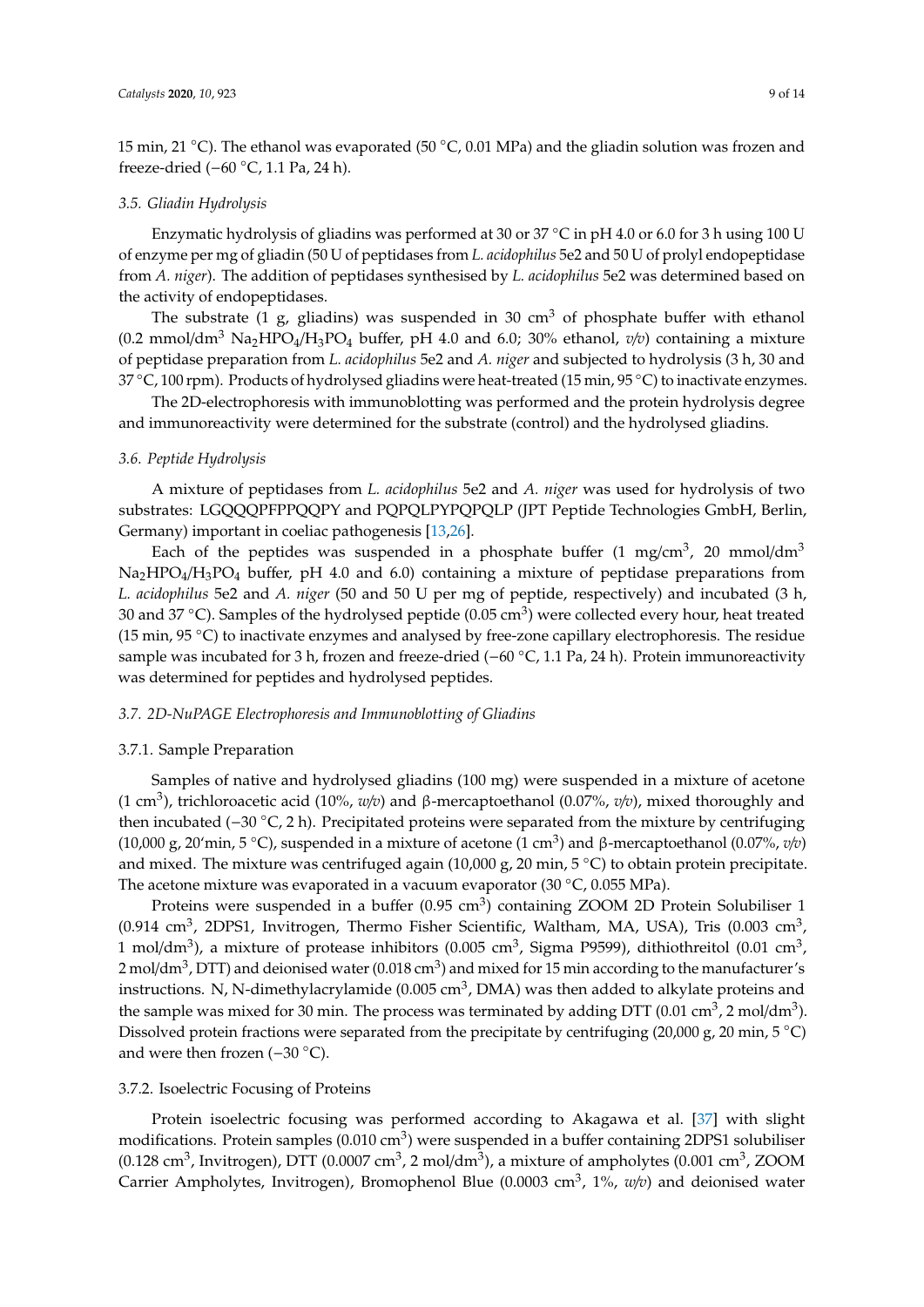(0.146 cm<sup>3</sup>). The whole sample was mixed and applied onto a gel strip for rehydration (12 h, 21 °C) and isoelectric focusing (linear gradient pH 3–10 L, Invitrogen). Gel strips were placed inside a ZOOM IPGRunner apparatus (Invitrogen), and isoelectric focusing was performed at room temperature at the following parameters: 175 V for 15 min, 175 V up to 2 kV for 45 min and 2 kV for 30 min.

#### 3.7.3. Separation of Proteins in NuPAGE Gel

Following isoelectric focusing of proteins, gel strips were buffered (15 min, 21 ◦C) in a sample buffer (10 cm<sup>3</sup>, LDS Sample Buffer with Sample Reducing Agent, 9:1, v:v, Invitrogen) and an alkylating mixture (10 cm<sup>3</sup>, LDS Sample Buffer, Invitrogen; 125 mmol/dm<sup>3</sup> iodoacetamide, 15 min, 21 °C). Next, the strips were applied onto polyacrylamide gel (NuPAGE Novex 4–12% Bis-Tris ZOOM Gels, IPG Well 1.0 mm, Invitrogen) and poured over with agarose solution (0.5 cm<sup>3</sup> , 0.5%, *w*/*v*). Proteins were separated in an electrophoretic apparatus (XCell6 MultiGel Unit, Invitrogen) using a protein separation buffer (NuPAGE SDS MES, Invitrogen) at room temperature, at 200 V for 40 min. Proteins of molecular weights from 2.5 to 200 kDa (Mark12, Invitrogen) were used as mass standards. Gels were stained with SimplyBlue SafeStain (Invitrogen) according to the manufacturer's instructions. Electropherograms were analysed with Molecular Imaging Software (Kodak, version 4.0) and Phoretix 2D (Nonlinear Dynamics Ltd., version 2004–1440-1).

#### *3.8. Immunoblotting*

The second gel was used for immunoblotting analysis. The separated proteins were transferred from the polyacrylamide gel onto a polyvinylidene difluoride membrane (PVDF, Invitrogen) in a XCell II Blot Module (Invitrogen). The electrotransfer was conducted in a NuPAGE transfer buffer (Invitrogen) with methanol (0.025 mol/dm<sup>3</sup> Bicine, 0.025 mol/dm<sup>3</sup> bis-Tris, 1 mmol/dm<sup>3</sup> EDTA, 20% methanol, *v/v*, pH 7.2), applying 30 V and 170 mA, for 1 h. PVDF membrane was incubated overnight in a buffer  $(0.05 \text{ mol/dm}^3 \text{ Tris-HCl}, 0.5 \text{ mol/dm}^3 \text{ NaCl}, \text{pH } 7.0)$  containing bovine serum albumin  $(5\%, w/v)$  to block free site-binding proteins and washed on the next day with TBS buffer three times for 15 min. The PVDF membrane was incubated in TBS buffer containing an antigliadin antibody conjugated to peroxidase (0.1%/*v*/*v*, A1052, Sigma) and shaken (2 h, 21 ◦C). The membrane was rinsed in TBS buffer three times for 5 min and placed in 1-Step Ultra TMB-Blotting Solution (10 cm<sup>3</sup>, Thermo Scientific 37574). The colour development was stopped after 5 min by rinsing the membrane with water.

#### *3.9. Degree of Protein Hydrolysis*

The degree of hydrolysis (DH) of gliadins was determined using the o-phthaldialdehyde (OPA) method. Control and hydrolysed samples of gliadins (100 mg) were suspended in borate buffer (1 cm<sup>3</sup>, 125 mol/dm<sup>3</sup> , Na2B4O7·10H2O, H3BO3, pH 8.5) with sodium dodecyl sulphate (SDS, 2%, *w*/*v*), mixed (30 min, 21  $^{\circ}$ C, 100 rpm) and centrifuged (5000 g, 10 min, 21  $^{\circ}$ C). Supernatants (0.125 cm<sup>3</sup>) were mixed with an OPA reagent (5 cm<sup>3</sup>) composed of *o*-phthaldialdehyde (0.08%, *w/v*), methanol (2%, *v/v*) and 2-mercaptoethanol (0.2%*, v/v*) filled up to 1 dm<sup>3</sup> with borax solution (0.1 mol/dm<sup>3</sup>, Na<sub>2</sub>B<sub>4</sub>O<sub>7</sub>·10H<sub>2</sub>O). The mixture was allowed to stand for 20 min before measurement of the absorbance at a wavelength of 340 nm (Multiskan GO, Thermo Scientific, Waltham, MA, USA). The number of amino groups was determined based on the L-leucine standard curve between  $1.25 \times 10^{-6}$  and  $1.0 \times 10^{-5}$  mmol/dm<sup>3</sup>. The changes in α-amino groups between control and hydrolysed samples were attributed to proteolysis and the degree of hydrolysis (DH) was calculated by the following equation:

$$
DH (\% ) = (\alpha - n_i)/n_T \cdot 100\%, \tag{1}
$$

where  $n<sub>T</sub>$  was the total number of amino groups in native gliadins after acid hydrolysis,  $n<sub>i</sub>$  was the number of amino groups in control samples and  $\alpha$  was the number of free amino groups in the hydrolysed gliadins.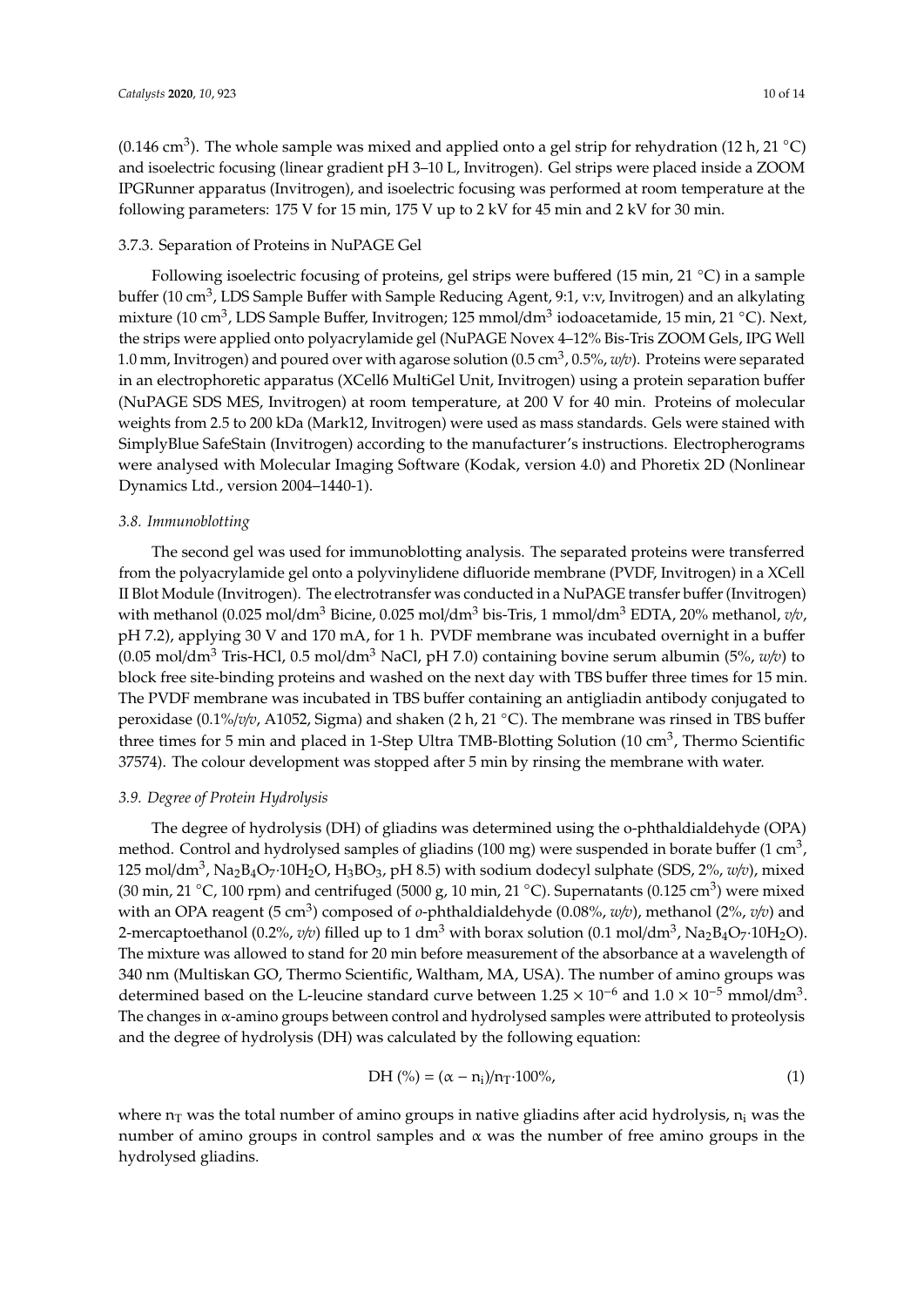The total number of amino groups in gliadin was determined after acid hydrolysis. The samples of gliadins (100 mg) were suspended in HCl solution (5 cm<sup>3</sup>, 6 mol/dm<sup>3</sup>), sealed in a glass ampule and then incubated (24 h, 105 °C). Hydrolysed gliadins were neutralised with NaOH solution (5 cm<sup>3</sup>, 6 mol/dm<sup>3</sup>) and centrifuged (5000 g, 10 min, 21 °C). The total number of amino groups in gliadins was determined with the OPA method.

#### *3.10. Free Zone Capillary Electrophoresis of Peptides*

Samples of native and hydrolysed peptides were analysed using a system for capillary electrophoresis (BioFocus 3000, Bio-Rad, Hercules, CA, USA) according to the method of Lookhart and Bean [\[38\]](#page-13-1). All chemical reagents and buffers were degassed by centrifuging (10,000 g, 2 min, 21 °C) before they were used in electrophoretic separation. Hydrolysed peptides were separated in phosphate buffer (0.1 mol/dm<sup>3</sup> NaH2PO4/H3PO4, pH 2.65; 0.05% hydroxypropyl-methylcellulose, *w*/*v*) at a voltage of 12.5 kV at 25 ◦C for 20 min. Peptide samples were electrophoretically injected into the capillary (10 kV, 10 s) and analysed at a wavelength of 200 nm using the UV–visible detector. A silica capillary with an effective length of 24 cm and 50  $\mu$ m in diameter was used for the electrophoretic separation of peptides. The qualitative and quantitative composition of proteins was analysed based on peak migration times using BioFocus Integrator software (Bio-Rad). The degrees of hydrolysis (DH, %) of peptides were measured as the area (AU·s) under the electropherograms and calculated as the percentage of native peptides.

#### *3.11. Protein Immunoreactivity*

The samples of native and hydrolysed gliadins (50 mg) and peptides (0.5 mg) were extracted by stirring (30 min, 21 ◦C) with aqueous ethanol (0.5 cm<sup>3</sup> , 60%, *<sup>v</sup>*/*v*) and centrifuged (5000 g, 10 min, 21 ◦C). The supernatant, containing alcohol-soluble proteins, was analysed using RIDASCREEN Gliadin Competitive kit (R7021, R-Biopharm AG) with R5 monoclonal antibody recognising a potentially toxic QQPFP sequence and homologous sequences such as LQLQPFP, QLPYP, PQPF and PQPFP.

The immunoreactivity level of enzyme-treated gliadins or peptides was estimated in the form of two indicators: effective immunoreactivity (EI) and relative immunoreactivity (RI). EI was obtained from the following formula:

$$
EI(\mu g/mg) = C/\alpha,
$$
\n(2)

where C was the concentration of QQPFP toxic peptide ( $\mu$ g/g of sample) and  $\alpha$  was the concentration of free amino groups in control and hydrolysed gliadins (mg L-leucine per g of sample).

Relative immunoreactivity level (RI) of enzyme-treated proteins was obtained from the following formula:

$$
RI(\%) = EIm/EI0 \times 100\%,
$$
\n(3)

where  $EI_m$  was the effective immunoreactivity of the hydrolysed gliadins or peptides and  $EI_0$  was the effective immunoreactivity of the native gliadins or peptides expressed as the content of QQPFP toxic peptide (mg/g of sample).

#### *3.12. Statistical Analysis*

The presented results are the mean values  $\pm$  standard deviation of three assays from two independent experiments. Data were compared by ANOVA and Bonferroni test. The statistical significance ( $p < 0.05$ ) was determined by using TIBCO Statistica software (ver. 13.3, TIBCO Software Inc., Palo Alto, CA, USA).

#### **4. Conclusions**

The results of the present experiment indicate that the studied peptidase mixture can be successfully used in the hydrolysis of HMW substrates such as gliadins and LMW peptides, which play a key role in the pathogenesis of coeliac disease. Even at a high concentration of gliadins  $(432.2 \pm 4.3 \text{ mg/kg})$ ,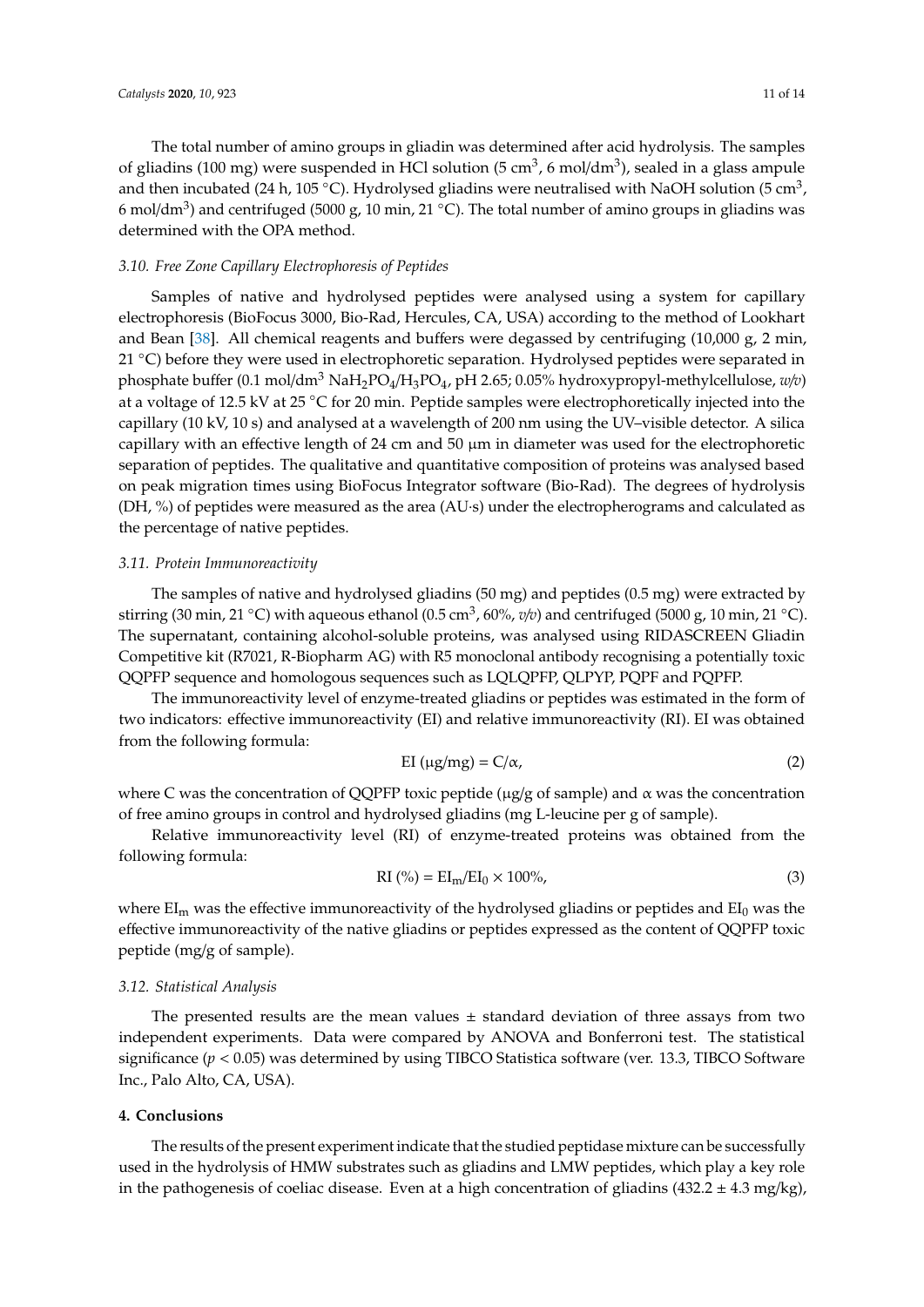the effective immunoreactivity of the obtained hydrolysates was low and reached  $0.08 \pm 0.00 \,\mu g/mg$ . The experimental mixture of peptidases from *L. acidophilus* 5e2 and prolyl endopeptidase effectively hydrolysed both gliadins and coeliac-toxic peptides. Following a 3 h incubation at pH 4.0 and 37 ◦C, the concentration of LGQQQPFPPQQPY and PQPQLPYPQPQLP decreased 126- and 31-fold, respectively. The mixture of peptidases from *L. acidophilus* 5e2 and *A. niger* is capable of performing a relatively quick degradation of proteins and peptides in a conventional fermentation and makes this process attractive for application in food biotechnology.

**Author Contributions:** Conceptualisation, B.B.; methodology, B.B.; validation, B.B. and M.A.; formal analysis, B.B., M.O. and K.S.; writing—original draft preparation, B.B.; writing—review and editing, M.A.; visualisation, B.B. All authors have read and agreed to the published version of the manuscript.

**Funding:** This project was financially supported by the Minister of Science and Higher Education as a part of the program entitled "Regional Initiative of Excellence" for the years 2019–2022, Project No. 010/RID/2018/19.

**Conflicts of Interest:** The authors declare no conflicts of interest.

# **References**

- <span id="page-11-0"></span>1. Di Sabatino, A.; Corazza, G.R. Coeliac disease. *Lancet* **2009**, *373*, 1480–1493. [\[CrossRef\]](http://dx.doi.org/10.1016/S0140-6736(09)60254-3)
- <span id="page-11-1"></span>2. Gilissen, L.J.W.J.; van der Meer, I.M.; Smulders, M.J.M. Reducing the incidence of allergy and intolerance to cereals. *J. Cereal Sci.* **2014**, *59*, 337–353.
- <span id="page-11-2"></span>3. Wieser, H. Chemistry of gluten proteins. *Food Microbiol.* **2007**, *24*, 115–119. [\[CrossRef\]](http://dx.doi.org/10.1016/j.fm.2006.07.004) [\[PubMed\]](http://www.ncbi.nlm.nih.gov/pubmed/17008153)
- <span id="page-11-3"></span>4. Wieser, H.; Koehler, P. The biochemical basis of coeliac disease. *Cereal Chem.* **2008**, *85*, 1–13.
- <span id="page-11-4"></span>5. Brzozowski, B. Impact of food processing and simulated gastrointestinal digestion on gliadin immunoreactivity in rolls. *J. Sci. Food Agric.* **2018**, *987*, 3363–3375. [\[CrossRef\]](http://dx.doi.org/10.1002/jsfa.8847)
- <span id="page-11-6"></span>6. Gass, J.; Bethune, M.T.; Siegel, M.; Spencer, A.; Khosla, C. Combination enzyme therapy for gastric digestion of dietary gluten in patients with coeliac sprue. *Gastroenterology* **2007**, *133*, 472–480. [\[CrossRef\]](http://dx.doi.org/10.1053/j.gastro.2007.05.028)
- 7. Gerez, C.L.; Dallagnol, A.; Rollán, G.; de Valdez, G.F. A combination of two lactic acid bacteria improves the hydrolysis of gliadin during wheat dough fermentation. *Food Microbiol.* **2012**, *32*, 427–430. [\[CrossRef\]](http://dx.doi.org/10.1016/j.fm.2012.06.007)
- <span id="page-11-7"></span>8. Rizzello, C.G.; Curiel, J.A.; Nionelli, L.; Vincentini, O.; Di Cagno, R.; Silano, M.; Gobbetti, M.; Coda, R. Use of fungal proteases and selected sourdough lactic acid bacteria for making wheat bread with an intermediate content of gluten. *Food Microbiol.* **2014**, *37*, 59–68. [\[CrossRef\]](http://dx.doi.org/10.1016/j.fm.2013.06.017)
- <span id="page-11-5"></span>9. Tack, G.J.; van de Water, J.M.; Bruins, M.J.; Kooy-Winkelaar, E.M.; van Bergen, J.; Bonnet, P.; Vreugdenhil, A.C.; Korponay-Szabo, I.; Edens, L.; von Blomberg, B.M.; et al. Consumption of gluten with gluten-degrading enzyme by coeliac patients: A pilot-study. *World J. Gastroenterol.* **2013**, *19*, 5837–5847. [\[CrossRef\]](http://dx.doi.org/10.3748/wjg.v19.i35.5837)
- <span id="page-11-12"></span>10. Brzozowski, B. Immunoreactivity of wheat proteins modified by hydrolysis and polymerisation. *Eur. Food Res. Technol.* **2016**, *242*, 1025–1040. [\[CrossRef\]](http://dx.doi.org/10.1007/s00217-015-2608-6)
- 11. Buddrick, O.; Cornell, H.J.; Small, D.M. Reduction of toxic gliadin content of wholegrain bread by the enzyme caricain. *Food Chem.* **2015**, *170*, 343–347. [\[PubMed\]](http://www.ncbi.nlm.nih.gov/pubmed/25306355)
- 12. Schwalb, T.; Wieser, H.; Koehler, P. Studies on the gluten-specific peptidase activity of germinated grains from different cereal species and cultivars. *Eur. Food Res. Technol.* **2012**, *235*, 1161–1170. [\[CrossRef\]](http://dx.doi.org/10.1007/s00217-012-1853-1)
- <span id="page-11-13"></span>13. Shan, L.; Marti, T.; Sollid, L.M.; Gray, G.M.; Khosla, C. Comparative biochemical analysis of three bacterial prolyl endopeptidases: Implication for coeliac sprue. *Biochem. J.* **2004**, *383*, 311–318. [\[CrossRef\]](http://dx.doi.org/10.1042/BJ20040907) [\[PubMed\]](http://www.ncbi.nlm.nih.gov/pubmed/15245330)
- <span id="page-11-8"></span>14. Wei, G.; Tian, N.; Valery, A.C.; Zhong, Y.; Schuppan, D.; Helmerhorst, E.J. Identification of pseudolysin (lasB) as an aciduric gluten-degrading enzyme with high therapeutic potential for coeliac disease. *Am. J. Gastroenterol.* **2015**, *110*, 899–908. [\[CrossRef\]](http://dx.doi.org/10.1038/ajg.2015.97)
- <span id="page-11-9"></span>15. Gänzle, M.; Loponen, J.; Gobbetti, M. Proteolysis in sourdough fermentations: Mechanisms and potential for improved bread quality. *Trends Food Sci. Technol.* **2008**, *19*, 513–521. [\[CrossRef\]](http://dx.doi.org/10.1016/j.tifs.2008.04.002)
- <span id="page-11-10"></span>16. Vermeulen, N.; Pavlovic, M.; Ehrmann, M.A.; Gänzle, M.G.; Vogel, R.F. Functional characterization of the proteolytic system of *Lactobacillus sanfranciscensis* DSM 20451<sup>T</sup> during growth in sourdough. *Appl. Environ. Microb.* **2005**, *71*, 6260–6266.
- <span id="page-11-11"></span>17. Thiele, C.; Gänzle, M.G.; Vogel, R.F. Fluorescence labelling of wheat proteins for determination of gluten hydrolysis and depolymerization during dough processing and sourdough fermentation. *J. Agric. Food Chem.* **2003**, *51*, 2745–2752. [\[CrossRef\]](http://dx.doi.org/10.1021/jf020897e)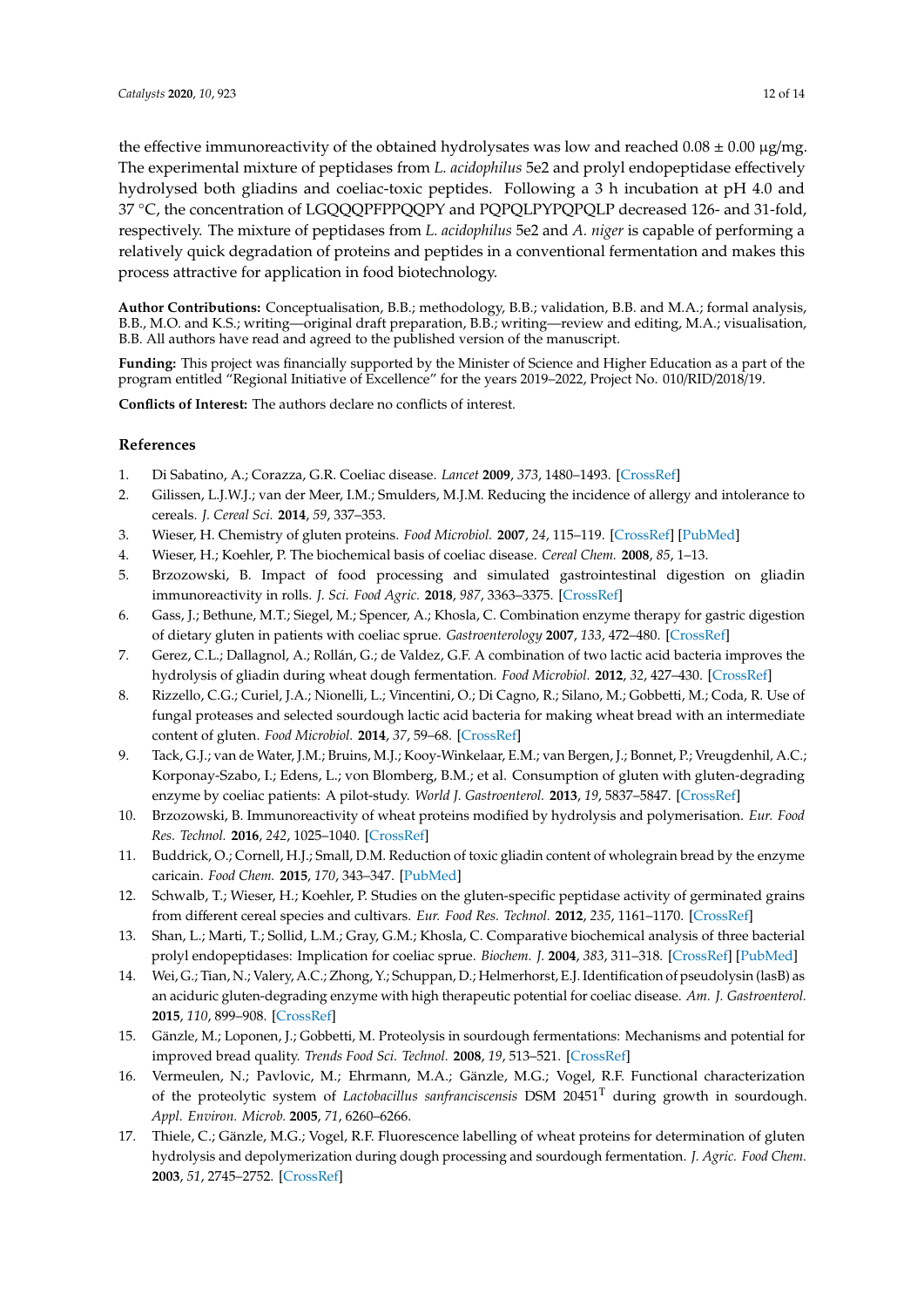- <span id="page-12-0"></span>18. De Angelis, M.; Coda, R.; Silano, M.; Minervini, F.; Rizzello, C.G.; Di Cagno, R.; Vicentini, O.; De Vincenzi, M.; Gobbetti, M. Fermentation by selected sourdough lactic acid bacteria to decrease coeliac intolerance to rye flour. *J. Cereal Sci.* **2006**, *43*, 301–314.
- <span id="page-12-1"></span>19. Rizzello, C.G.; Nionelli, L.; Coda, R.; De Angelis, M.; Gobbetti, M. Effect of sourdough fermentation on stabilisation, and chemical and nutritional characteristics of wheat germ. *Food Chem.* **2010**, *119*, 1079–1089. [\[CrossRef\]](http://dx.doi.org/10.1016/j.foodchem.2009.08.016)
- <span id="page-12-2"></span>20. De Angelis, M.; Cassone, A.; Rizzello, C.G.; Gagliardi, F.; Minervini, F.; Calasso, M.; Di Cagno, R.; Francavilla, R.; Gobbetti, M. Mechanism of degradation of immunogenic gluten epitopes from *Triticum turgidum* L. var. durum by sourdough lactobacilli and fungal proteases. *Appl. Environ. Microb.* **2010**, *76*, 508–518. [\[CrossRef\]](http://dx.doi.org/10.1128/AEM.01630-09)
- <span id="page-12-7"></span>21. Di Cagno, R.; De Angelis, M.; Auricchio, S.; Greco, L.; Clarke, C.; De Vincenzi, M.; Giovannini, C.; D'Archivio, M.; Landolfo, F.; Parrilli, G.; et al. Sourdough bread made from wheat and nontoxic flours and started with selected lactobacilli is tolerated in coeliac sprue patients. *Appl. Environ. Microb.* **2004**, *70*, 1088–1096.
- 22. Knorr, V.; Kerpes, R.; Wieser, H.; Zarnkow, M.; Becker, T.; Koehler, P. Production and application of barley malt extract with high peptidase activity for the degradation of gluten in wort. *Eur. Food Res. Technol.* **2016**, *242*, 585–597. [\[CrossRef\]](http://dx.doi.org/10.1007/s00217-015-2568-x)
- <span id="page-12-3"></span>23. Rizzello, C.G.; Angelis, M.D.; Cagno, R.D.; Camarca, A.; Silano, M.; Losito, I.; De Vincenzi, M.; De Bari, M.D.; Palmisano, F.; Maurano, F.; et al. Highly efficient gluten degradation by lactobacilli and fungal proteases during food processing: New perspectives for coeliac disease. *Appl. Environ. Microb.* **2007**, *73*, 4499–4507.
- <span id="page-12-4"></span>24. Greco, L.; Gobbetti, M.; Auricchio, R.; Mase, R.D.; Landolfo, F.; Paparo, F.; Di Cagno, R.; De Angelis, M.; Rizzello, C.G.; Cassone, A.; et al. Safety for patients with coeliac disease of baked goods made of wheat flour hydrolysed during food processing. *Clin. Gastroenterol. Hepatol.* **2011**, *9*, 24–29. [\[CrossRef\]](http://dx.doi.org/10.1016/j.cgh.2010.09.025) [\[PubMed\]](http://www.ncbi.nlm.nih.gov/pubmed/20951830)
- <span id="page-12-5"></span>25. Loponen, J.; Sontag-Strohm, T.; Venäläinen, J.; Salovaara, H. Prolamin hydrolysis in wheat sourdoughs with differing proteolytic activities. *J. Agric. Food Chem.* **2007**, *55*, 978–984. [\[CrossRef\]](http://dx.doi.org/10.1021/jf062755g)
- <span id="page-12-6"></span>26. Di Cagno, R.; De Angelis, M.; Lavermicocca, P.; De Vincenzi, M.; Giovannini, C.; Faccia, M.; Gobbetti, M. Proteolysis by sourdough lactic acid bacteria: Effects on wheat flour protein fractions and gliadin peptides involved in human cereal intolerance. *Appl. Environ. Microb.* **2002**, *68*, 623–633.
- <span id="page-12-8"></span>27. Wieser, H.; Vermeulen, N.; Gaertner, F.; Vogel, R.F. Effects of different *Lactobacillus* and *Enterococcus* strains and chemical acidification regarding degradation of gluten proteins during sourdough fermentation. *Eur. Food Res. Technol.* **2008**, *226*, 1495–1502. [\[CrossRef\]](http://dx.doi.org/10.1007/s00217-007-0681-1)
- <span id="page-12-9"></span>28. Gerez, C.L.; Rollán, G.C.; de Valdez, G.F. Gluten breakdown by lactobacilli and pediococci strains isolated from sourdough. *Lett. Appl. Microbiol.* **2006**, *42*, 459–464. [\[CrossRef\]](http://dx.doi.org/10.1111/j.1472-765X.2006.01889.x)
- <span id="page-12-10"></span>29. Stepniak, D.; Spaenij-Dekking, L.; Mitea, C.; Moester, M.; de Ru, A.; Baak-Pablo, R.; van Veelen, P.; Edens, L.; Koning, F. Highly efficient gluten degradation with a newly identified prolyl endoprotease: Implications for coeliac disease. *Am. J. Physiol. Gastrointest. Liver Physiol.* **2006**, *291*, G621–G629. [\[CrossRef\]](http://dx.doi.org/10.1152/ajpgi.00034.2006)
- <span id="page-12-11"></span>30. Lopponen, J. Prolamin Degradation in Sourdough. Ph.D. Dissertation, University of Helsinki, Helsinki, Finland, 2006; p. 77.
- <span id="page-12-12"></span>31. Codex Alimentarius Commission. *Codex Standard 118–1979 (Revised 2008), Foods for Special Dietary Use for Person Intolerant to Gluten*; FAO: Rome, Italy, 2008.
- <span id="page-12-13"></span>32. Kahlenberg, F.; Sanchez, D.; Lachmann, I.; Tuckova, L.; Tlaskalova, H.; Méndez, E.; Mothes, T. Monoclonal antibody R5 for detection of putatively coeliac-toxic gliadin peptides. *Eur. Food Res. Technol.* **2006**, *222*, 78–82. [\[CrossRef\]](http://dx.doi.org/10.1007/s00217-005-0100-4)
- <span id="page-12-14"></span>33. Heredia-Sandoval, N.G.; de la Barca, A.C.; Carvajal-Millán, E.; Islas-Rubio, A.R. Amaranth addition to enzymatically modified wheat flour improves dough functionality, bread immunoreactivity and quality. *Food Funct.* **2018**, *9*, 534–540. [\[CrossRef\]](http://dx.doi.org/10.1039/C7FO01332A) [\[PubMed\]](http://www.ncbi.nlm.nih.gov/pubmed/29260184)
- <span id="page-12-15"></span>34. Walter, T.; Wieser, H.; Koehler, P. Degradation of gluten in wheat bran and bread drink by means of a proline-specific peptidase. *Nutr. Food Sci.* **2014**, *4*, 293–299. [\[CrossRef\]](http://dx.doi.org/10.4172/2155-9600.1000293)
- <span id="page-12-16"></span>35. Mohan Kumara, B.V.; Sarabhaia, S.; Prabhasankara, P. Targeted degradation of gluten proteins in wheat flour by prolyl endoprotease and its utilization in low immunogenic pasta for gluten sensitivity population. *J. Cereal Sci.* **2019**, *89*, 59–67. [\[CrossRef\]](http://dx.doi.org/10.1016/j.jcs.2019.03.001)
- <span id="page-12-17"></span>36. Van Eckert, R.; Bond, J.; Rawson, P.; Klein, C.L.; Stern, M.; Jordan, T.W. Reactivity of gluten detecting monoclonal antibodies to a gliadin reference material. *J. Cereal Sci.* **2010**, *51*, 198–204. [\[CrossRef\]](http://dx.doi.org/10.1016/j.jcs.2009.11.012)